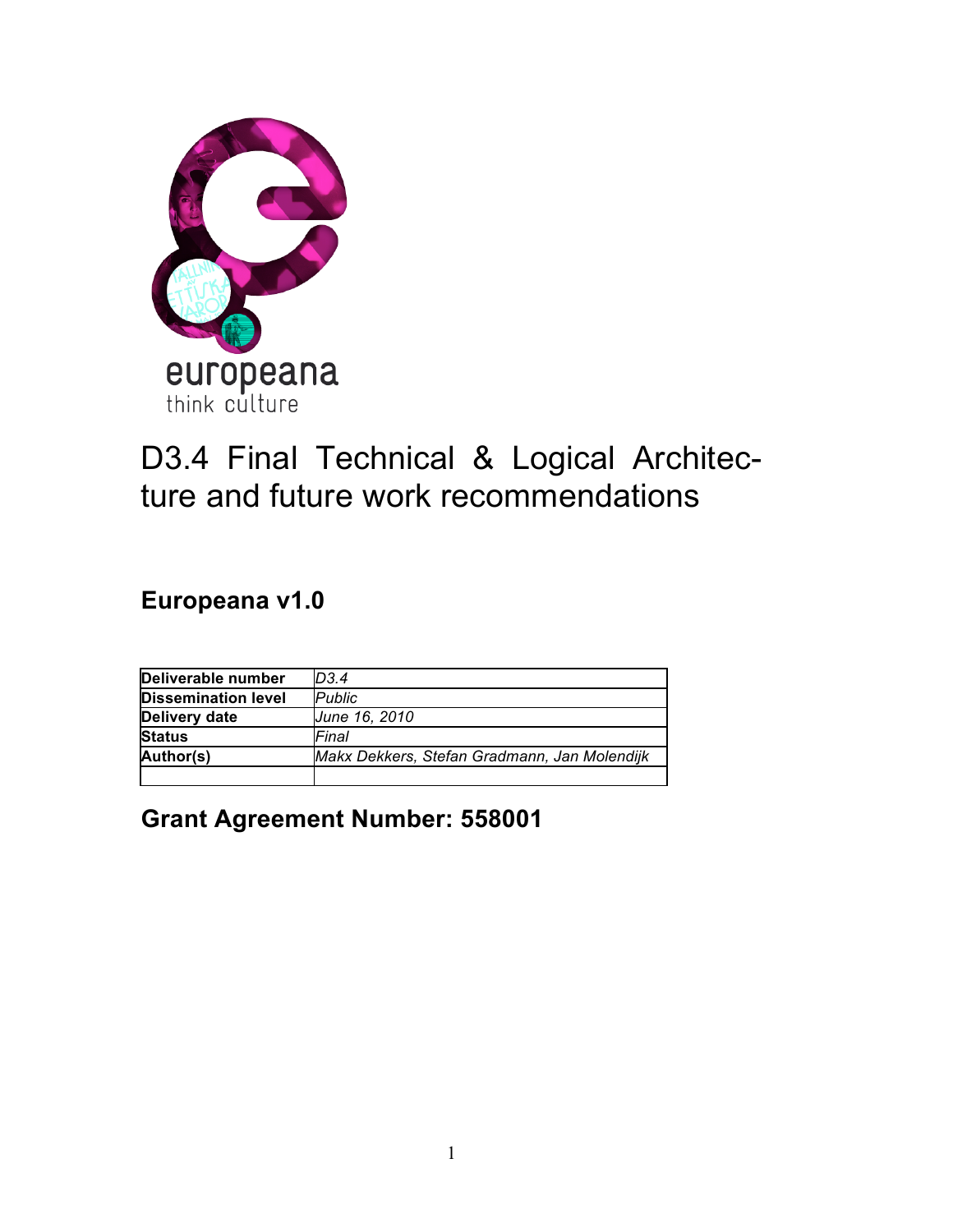## **Table of Contents**

| <b>INTRODUCTION</b><br>1                                             | 3                       |
|----------------------------------------------------------------------|-------------------------|
| 2<br>TECHNICAL AND LOGICAL ARCHITECTURE                              | 3                       |
| 2.1<br><b>CURRENT SITUATION</b>                                      | 3                       |
| 2.2<br><b>FUTURE WORK</b>                                            | $\overline{\mathbf{4}}$ |
| <b>CONSEQUENCES OF EDM</b>                                           | 4                       |
| DATABASE / INDEXING ENGINE                                           | 5                       |
| <b>CLOUD COMPUTING</b>                                               | 6                       |
| FULL TEXT                                                            | 8                       |
| <b>WORK PLANNED AS PART OF EUROPEANA V2.0, ASSETS AND</b><br>3       |                         |
| <b>EUROPEANACONNECT</b>                                              | 8                       |
|                                                                      |                         |
| <b>RECOMMENDATIONS FOR FUTURE WORK</b><br>4                          | 9                       |
| 4.1<br><b>INTRODUCTION</b>                                           | 9                       |
| 4.2<br><b>OVERVIEW OF CURRENT ISSUES</b>                             | 9                       |
| 4.3<br><b>EDM-FRBROO HARMONIZATION</b>                               | 10                      |
| <b>VERSIONING AND PROVENANCE OF EUROPEANA AGGREGATIONS</b><br>4.4    | 14                      |
| 4.5<br><b>LINKED OPEN DATA INTEGRATION AND LINKING TO DBPEDIA</b>    | 16                      |
| 4.6<br><b>USE OF DDC AS CONTEXTUALISATION RESOURCE</b>               | 19                      |
| 4.7<br><b>ENABLE SUPPORT FOR SCHOLARLY INFERENCING</b>               | 21                      |
| 4.8<br><b>AUTHENTICATION AND AUTHORIZATION</b>                       | 23                      |
| <b>FUTURE EVOLUTION AND REVISIONS OF EUROPEANA ARCHITECTURE</b><br>5 | 25                      |
| <b>ACKNOWLEDGEMENTS</b><br>6                                         | 26                      |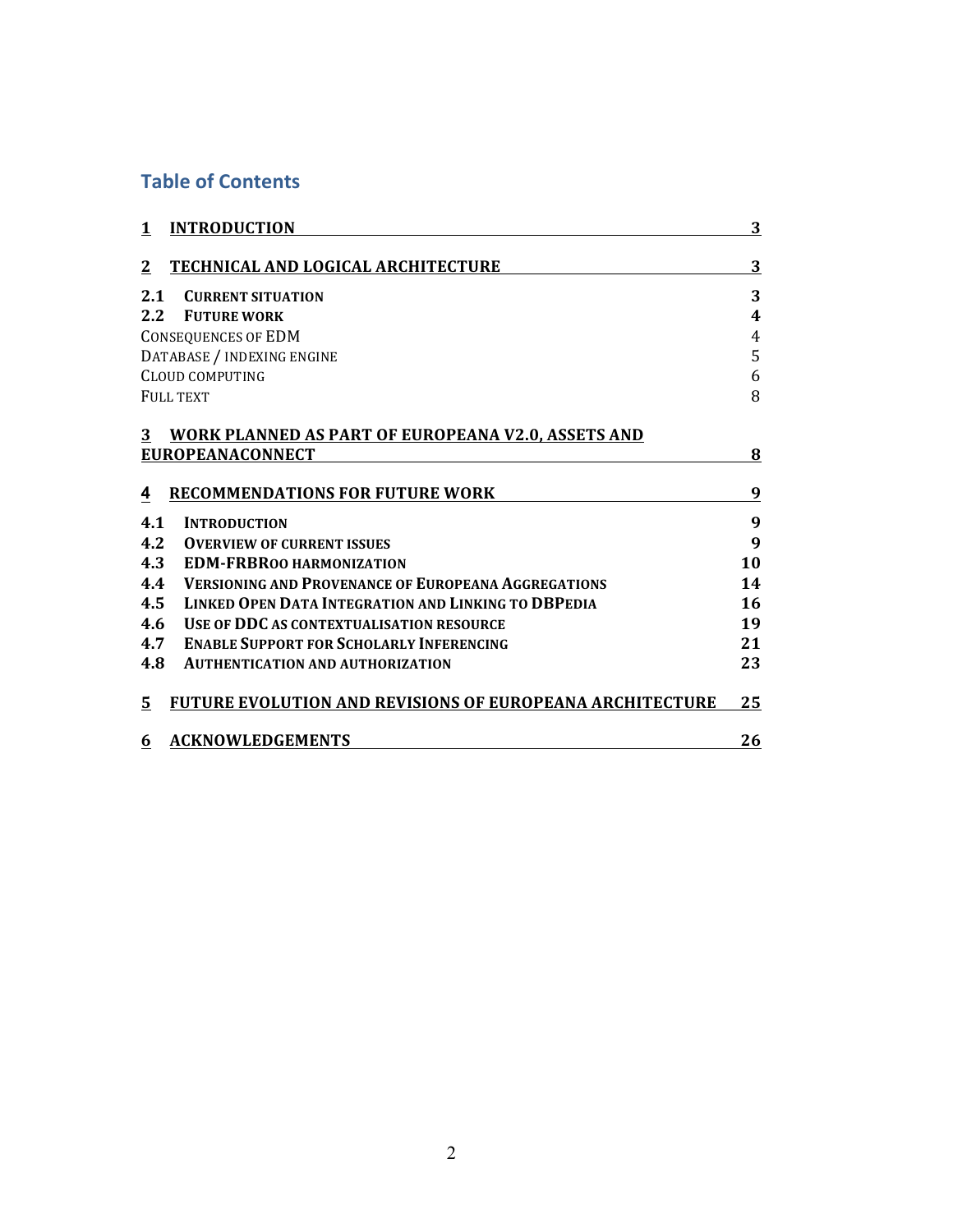## **1 Introduction**

This deliverable has three tasks:

- To characterise the technical and logical architecture of Europeana as a system in its state at the end of the project (that is to say by the time of the 'Danube' release)
- To list the features under development or planned in Europeana V2.0, Assets and EuropeanaConnect.
- To outline the additional future work recommendations that can reasonably be made at that moment.

This also provides a straightforward and logical structure to the document: characterisation comes first followed by the plans and recommendations for future work.

## **2 Technical and Logical Architecture**

## 2.1 *Current situation*

From an architectural point of view, Europeana.eu is best characterized as a search engine and a database. It loads metadata delivered by providers and aggregators into a database, and uses that database to allow users to search for cultural heritage objects, and to find links to those objects. Various methods of searching and browsing the objects are offered, including a simple and advanced search form, a timeline, a map Search, an openSearch API. The data is also made available as Linked Open Data.

It is also important to describe what Europeana.eu does not do, even though people sometimes expect it to. It does not store the actual digital objects. Only a thumbnail representation of the objects is cached locally. It does not (yet) index the content of those objects (e.g., the full text of digitized books), just the metadata.

Because Europeana only has the metadata to work with, which is typically less than 50 words per object, brute force approaches to indexing, searching and providing multilingual access do not work very well. We have to use any structural information we can extract out of the metadata records our providers give us. Currently that structure is delivered to us in the form of ESE 3.3 records, which can be characterized as "Dublin Core plus a few projectspecific elements".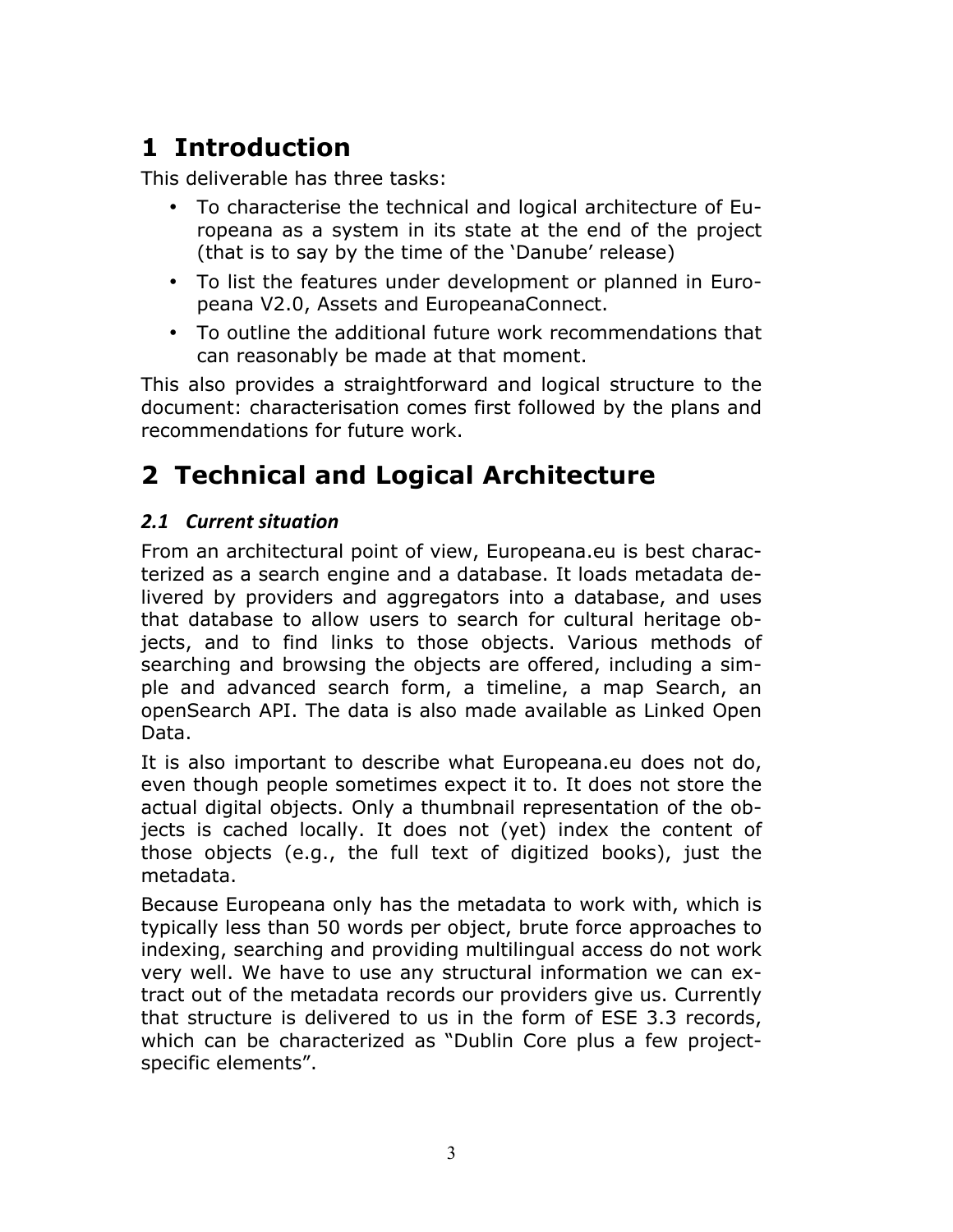The Europeana.eu ingestion process reads this structure and puts it in a Lucene/Solr search index. Lucene/Solr is strongly optimized to search through large datasets of both structured and unstructured information. Because it handles both structured and unstructured information equally well, we can implement searches base on specific fields (e.g. dc:title or dc:creator) as well as searches throughout the whole record, and still maintain a close control over the weighting of various fields in the search result etc. More traditional databases excel in either fielded or general search, but never both.

From a technical perspective the implementation has been highly optimized and modularized. Web servers, solr (database) servers and image servers all run on separate machines, allowing optimum configurations to be selected for each of these various functions. This brings both vertical and horizontal scalability, and allows for redundancy: the Europeana infrastructure is divided over two physical locations, each capable of functioning independently should the other fail.

Note however that we also offer an Open Source version of all Europeana software, allowing our software to be used by other institutions. That also means that the architecture was designed under the assumption that this separation is not a strict requirement. It is possible to run all processes on a single machine, and this may be an appropriate choice for a smaller library or museum that wants to run a cultural heritage object search engine for a medium sized collection.

## *2.2 Future\*work*

#### **Consequences of EDM**

With the move to the new Europeana Data Model we are able to optimize this architecture even further, as we de-couple the ingestion process from the process of moulding the data into the structures we use to search and retrieve the data. We will also be better placed to do data enrichment and normalization.

With EDM the data providers will give us their original metadata (xml-ized if need be) together with a mapping file. The mapping file describes how the data should be mapped to EDM. Europeana stores the original metadata, and executes the mapping in the ingestion process. In that process various enrichment and normalization processes may be invoked, such as named entity recognition and linking to Geonames or VIAF records, normalization of date values etc. All enriched and normalized fields are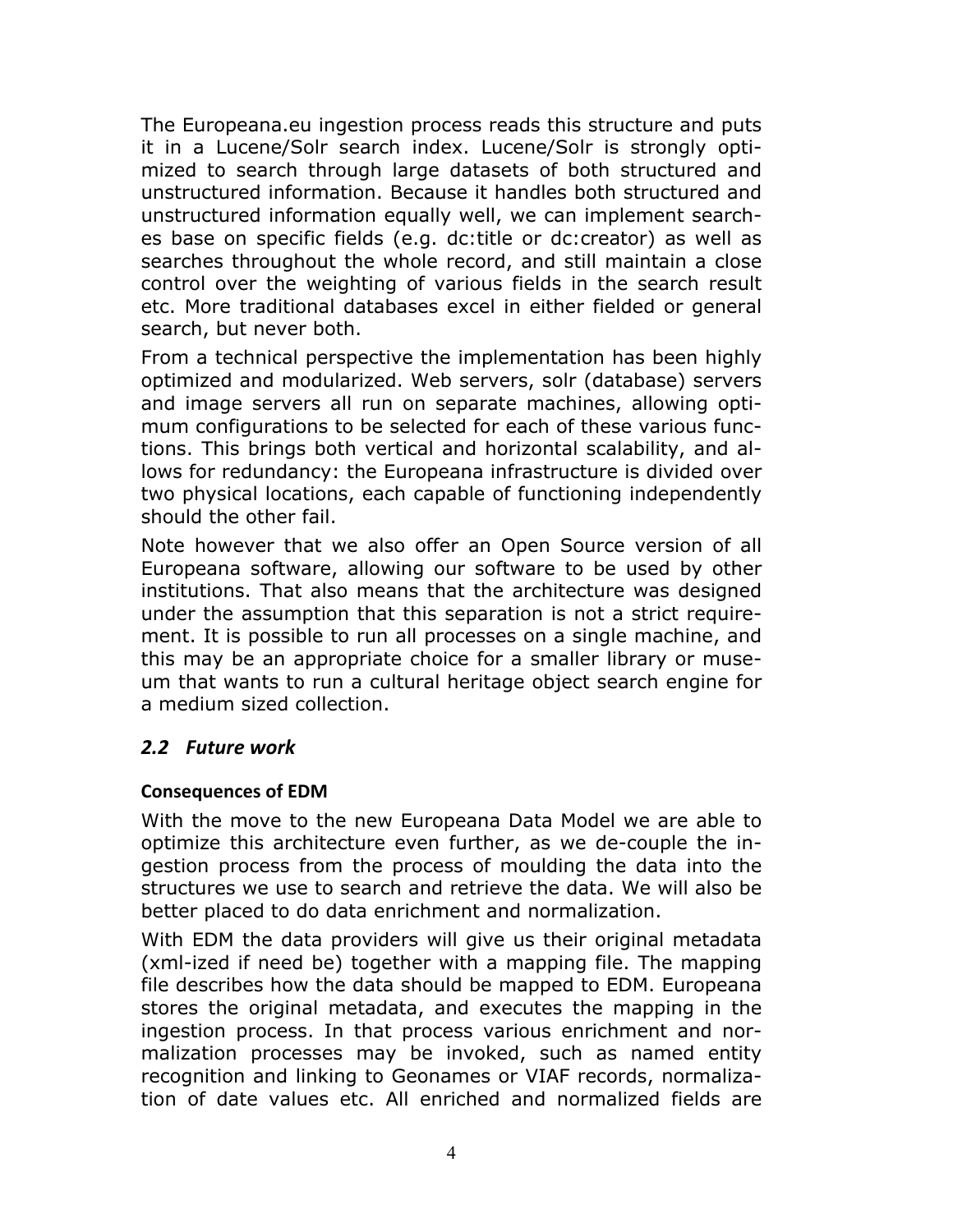stored in separate fields or aggregations, next to the original record. The ingestion process then again loads the mapped fields plus the enrichments and normalizations in the lucene/solr engine for indexing. At that time the indexing process will take a snapshot of the resources that the enrichment process has found links to: there is currently no system in place that would allow real-time expansion of these links to searchable data, at least not on the scale and diversity of data that Europeana offers. Links are preserved in this process, allowing the freedom to present the resources that are linked to, and potentially still allowing reasoning on these links. This is an interesting area of research that Europeana will need to consider while still maintaining an optimum search and retrieval experience for all current use cases.

Taking snapshots means that Europeana may have to consider regularly re-indexing all metadata to include any updated linked data. This is an added benefit of the chosen architecture: it allows Europeana to optimize the EDM data structures without having to go back to the original providers to ask them for resubmission of their data. In most cases a much simpler update of the mapping file plus a re-index will suffice.

#### **Database / indexing engine**

In the search architecture of Europeana Lucene/solr plays a major role. Even though it is a document index rather than a structured metadata database, it has served us well over the past years. This was helped by the fact the ESE data model is very flat: essentially the Europeana catalogue is a huge onedimensional list of catalogue cards. With the move to EDM we add power of expression, and in doing so we also add complexity and more dimensions to the data – rather than one list of catalogue cards, we have an interconnected network of objects, resources, aggregations.

That means that we may run into limitations using the document index engine that is Lucene/solr.

So over the next year we will evaluate various approaches to indexing and storing the data:

- adapting our lucene/solr implementation by adding layers of caching and pre-computing search results
	- $\circ$  This is the approach that we have used to cope with the strong growth of traffic on the Europeana website, and based on initial experiments we expect it to bring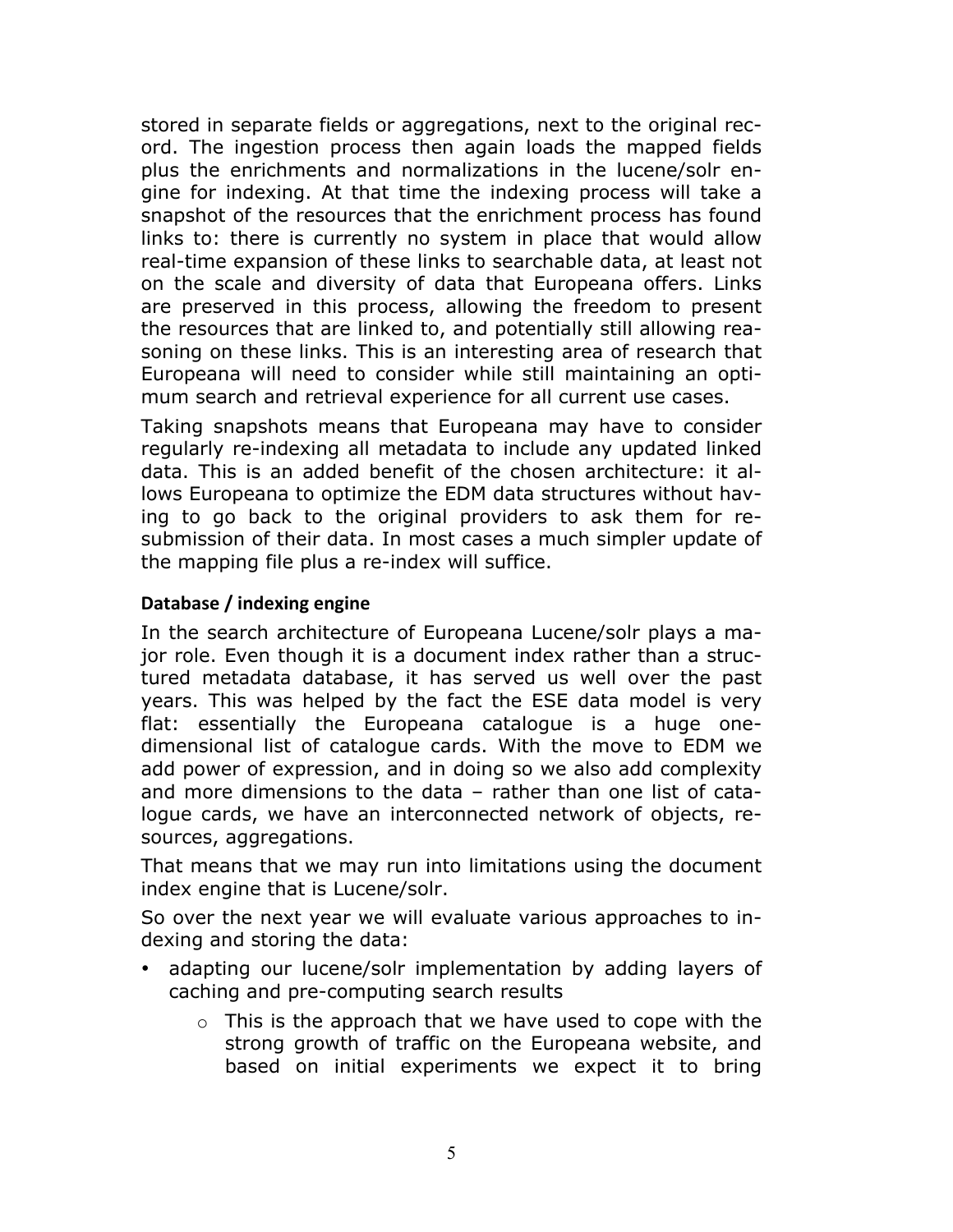enough performance for the first implementation of the EDM.

- relational (SQL) or document store (noSQL) databases.
	- o Relational databases are good at maintaining relations between objects, which is one way of viewing the EDM model. However they also have limitations in terms of lack of flexibility, size of databases etc.
	- o A noSQL database might works well in conjunction with a solr index: use the index to do fast searches on the data, then use the noSQL database to retrieve the document identified by the search. Let the document database handle the chore of storing millions of files, something that ios not easy to do with the Unix filesytem plus the tools such as rsync to handle that large volume of files.
- RDF triple stores
	- o This class of 'database' is theoretically ideally suited to the EDM, but has yet to prove itself in a setting with the combination of our number of objects (we would require literally Billions of triples) and the load on our systems.

This evaluation is an interesting process in which we hope to involve also the creators/maintainers of the various indexing/data store systems: the Europeana dataset is large and of growing complexity, and therefore potentially as interesting to them as it is to us.

The separation of portal, solr and image servers still applies and brings the same benefits in the EDM environment as it did in the ESE environment. We will however continue to monitor, evaluate and optimise performace as the Europeana database grows in number of objects, links to external resources and complexity.

#### **Cloud computing**

Cloud Computing, as a generic term, is a highly current topic. The technical evaluation that was done as part of the work in creating the New Renaissance report has as one of its recommendations that we look in to cloud computing as a way to implement Europeana services. If you look at how ´The Cloud´ is currently positioned we can see a number of potential uses of the Cloud for Europeana:

• IaaS – Infrastructure as a Service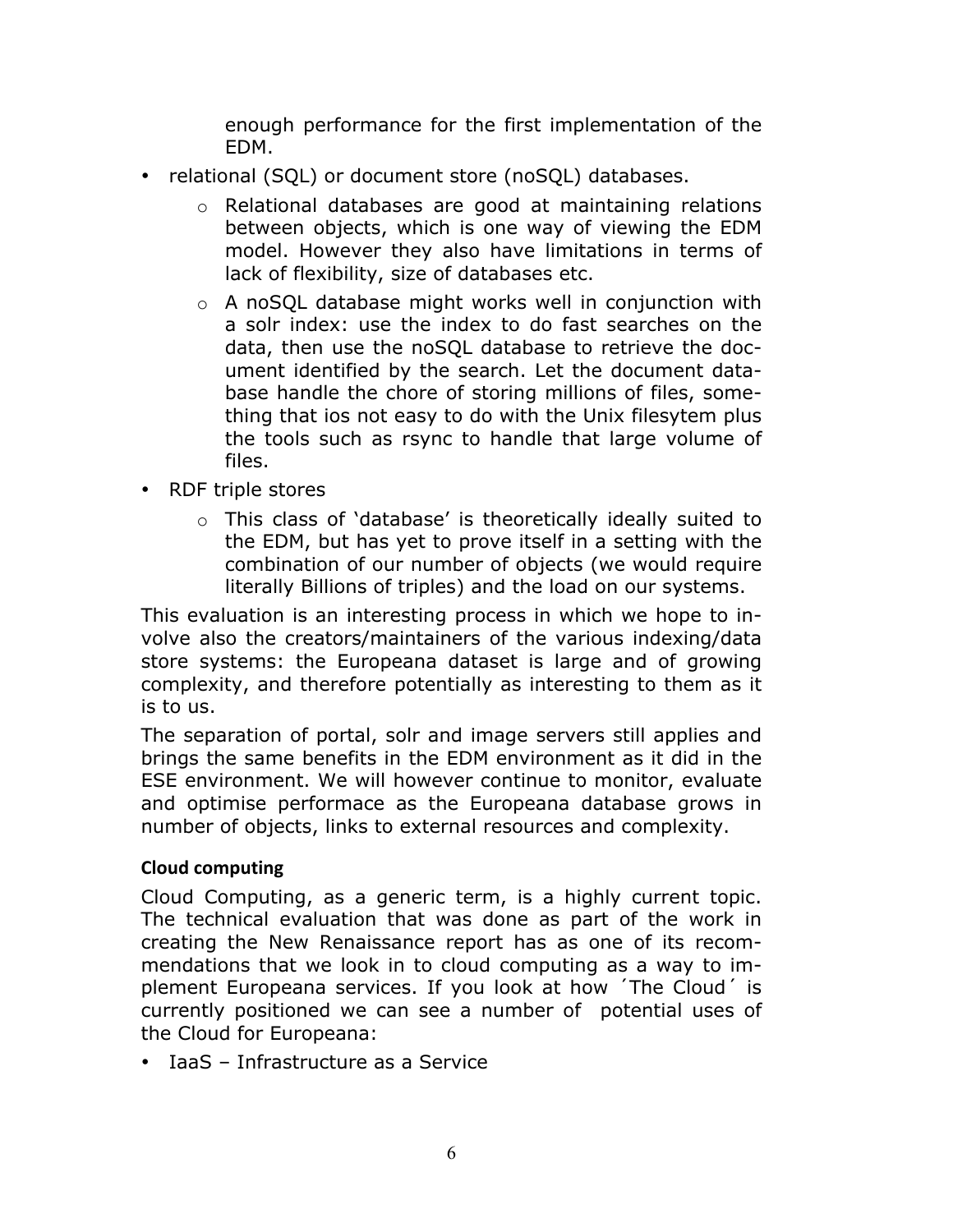- ! quick deployment of new services: so far we have been able to support this by creating sandboxes on the Europeana development infrastructure. Services that are growing beyond the capacity of a sandbox are included in the managed infrastructure where the Europeana portal is hosted. Typical turnaround time for creating a sandbox is less than one day, making it a very flexible tool in our development environment
- ! Flexibility/scalability: Already our hosting provider uses virtualization to a very high degree - most of the servers in the Europeana architecture are virtual. You could take that one step further and use not only virtual servers at the hosting provider, but also use server capacity on the cloud infrastructure providers such as Amazon. This could theoretically improve flexibility, allowing us to scale up (and down) quickly as needed. So far we have not found theneed to do this: the combination of sandboxes in our development
- PaaS Platform as a Service
	- ! An example here would be to use Flickr as a storage solutions for User Generated Content projects – even though we are able to build a custom solution, we may opt to use a platform that already exists, working within the parameters of that platform. While this may not bring us all the functionality we want, it is a lightweight way of introducing and experimenting with new services.
- SaaS Software as a Service
	- Europeana Search Widget can in fact be viewed as an implementation of this Cloud concept: cultural heritage institutes can include a full Europeana search and display page on their site with minimal development effort.
	- ! Translation services: the current version of the Europeana portal uses web-based translation services provided by Google and Bing. This works very well, but has also already revealed a weakness of using web-services: you become dependent on the continued availability of 3<sup>rd</sup> party services, without the protection of a contract or ongoing business relationship.

In each case we will have to make a detailed cost/benefit analysis to determine whether Cloud alternatives are worth implementing.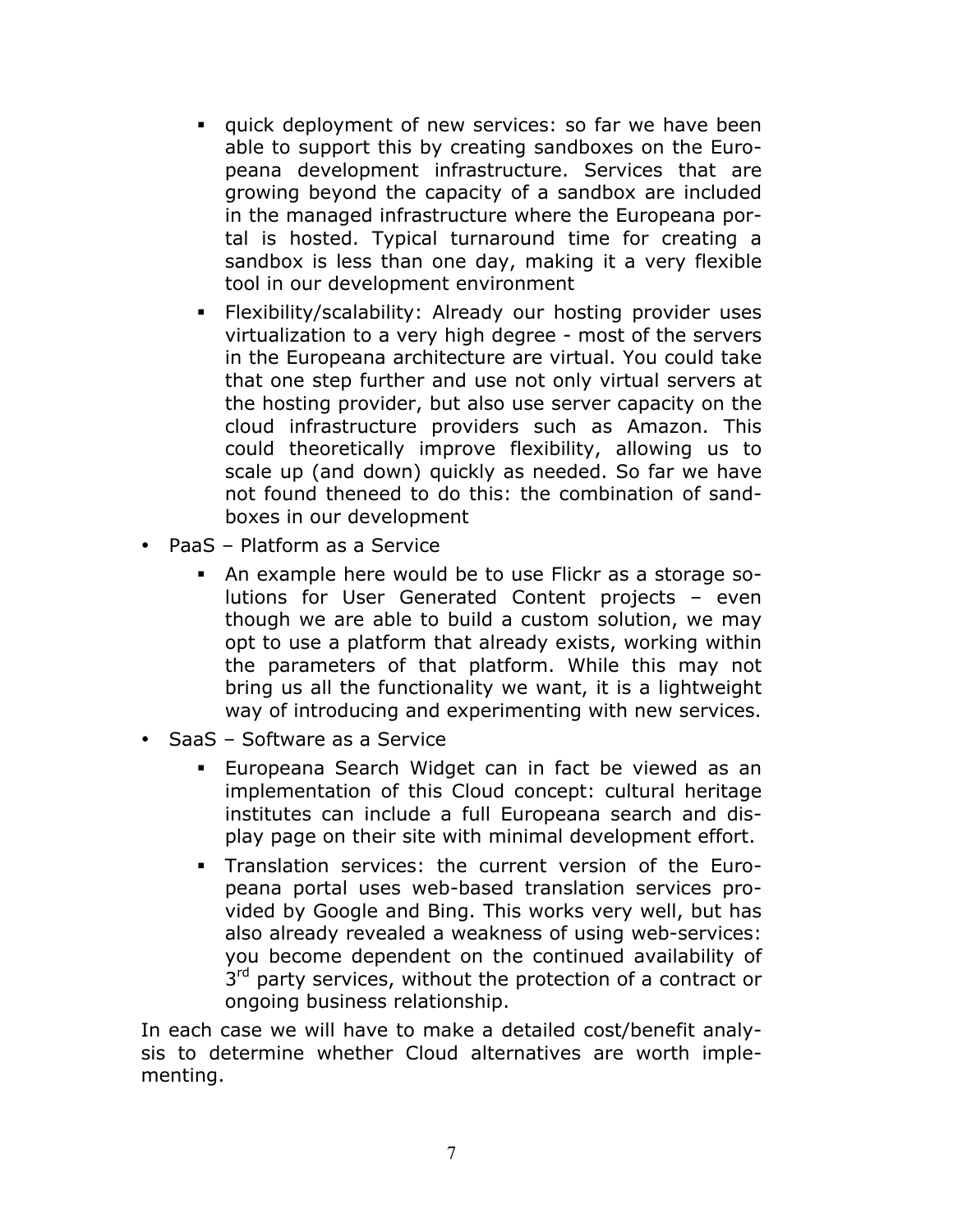### **Full text**

Currently the Europeana search is based on metadata only. As more and more digitization projects produce full text and are willing to deliver that to Europeana (e.g., the public domain content that is part of the EuropeanaLibraries project). Integration of these full text resources in the Europeana gives the opportunity to do a much more fine-grained search and improve recall for many search queries. Maintaining precision in search is a challenge, especially when we are looking at several million objects.

Also balancing the results over several object types (texts, images, audio, video) is a real challenge: there is no obvious 'full-text' equivalent for the other content types, so why should they be penalized for the coincidence that text documents happen to be expressed in the same medium (text) in which we express the metadata. Having said that it would be a real shame to not use this rich resource, so we will experiment with ways to make a fair and balanced representation of the full text search results.

## **3 Work planned as Part of Europeana V2.0, Assets and EuropeanaConnect**

The Europeana Cluster Advisory Board (ECAB) created as part of the ASSETS project has brought together the main projects providing technology to Europeana. In these discussions between Europeana 1.0/2.0, ASSETS, EuropeanaConnect and Carare an number of synergetic areas were identified in areas such as

- EDM related issues,
- ingestion and enrichment,
- manual annotation tools,
- usability testing,
- 3D methods and
- processing of audio.

These areas will be monitored continuously and with the assistance of the ASSETS ECAB as long as this project is in place. However, this work will have to be continued after ASSETS funding has expired: good care should thus be taken to establish a succeeding structure!

We also need to determine the procedure for ingesting feedback from the monitoring process within the Europeana specification process.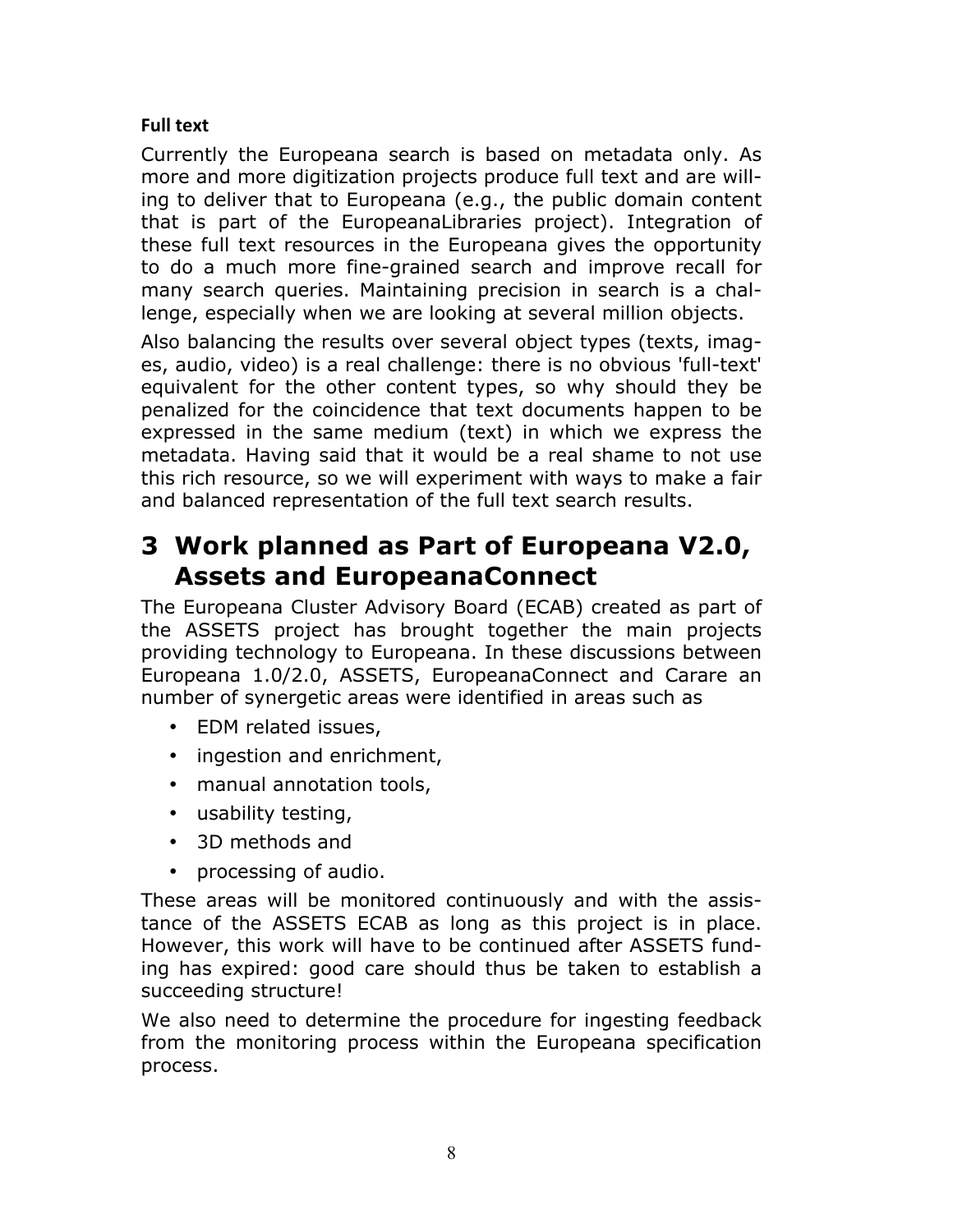## **4 Recommendations for future work**

## *4.1 Introduction*

In the description of work of Europeana v1.0, the Technology Watch is defined as an activity that will look at new developments and standards in the wider world and make recommendations on if, when and how they should be deployed in Europeana. In the previous period, the Technology Watch delivered a list of development, standards and vocabularies that were candidates for further study. In the first months of 2010, this approach has been augmented by the identification of a short list of items that support the future recommendations to be contained in D3.3 and D3.4.

The resulting draft then was presented to the experts meeting in Tirrenia on June 15 2010 and the opinions expressed during discussion have been integrated in the present document.

## *4.2 Overview\*of\*current\*issues*

From work with the participants in WP3 and the development team in the Hague, the following items had originally been selected for further analysis.

- 1. FRBR/CRM harmonization: status and outlook. Extending the EDM to the FRBRoo model to take on board additional librarian and museum aspects. The audiovisual community will benefit from such work, as well.
- 2. DBPedia: practical applications: Linking Europeana object representations to various Linked Open Data resources and namely to dbPedia.
- 3. DDC, OCLC strategy on use in linked data. Explore the systematic use of DDC as contextualisation resource also considering its pivotal potential regarding multilingual operations
- 4. Enable support for deductive or inductive scholarly reasoning.
- 5. Authentication/Identification: SAML, Shibboleth. Provide an open, standards based authorization and authentication framework based on standard components that need not be maintained (at least not entirely) by Europeana staff (OpenID and SAML based frameworks such as Shibboleth may be relevant here).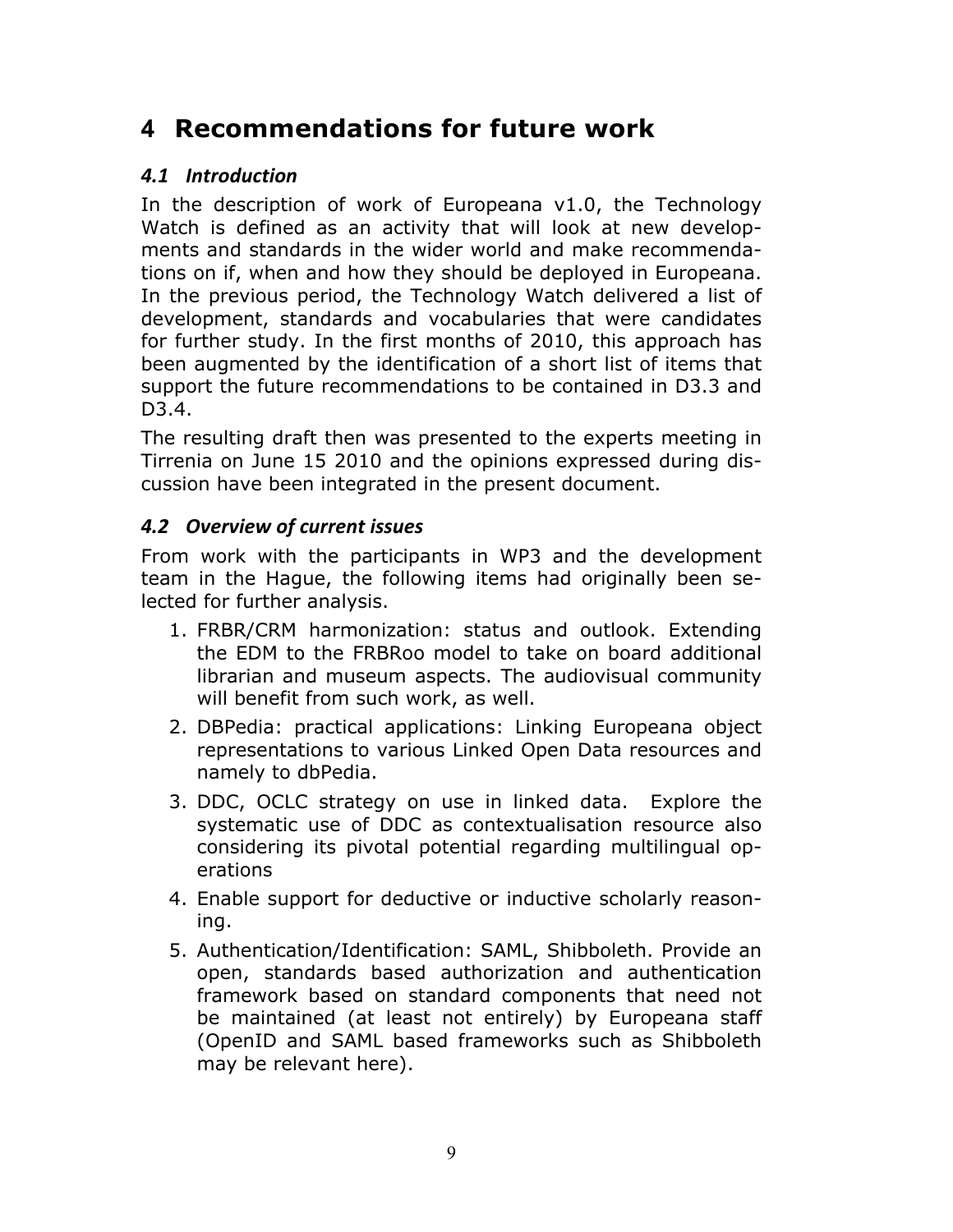Activities 1) and 2) need not be further detailed, as they are currently already worked at (in the case of 2) or at least taken on board in WP7 of EuropeanaV2.0 (in the case of 1).

Furthermore, a need to further develop the EDM in order to enable the expression of provenance and versioning information referring to aggregations as a whole has been identified as a major issue in the meanwhile. Additionally, some advanced support for migrating legacy data to the EDM will be needed going somewhat beyond the MINT tool developed by  $NTUA<sup>1</sup>$  and especially for migrating data from existing library automation systems.

Finally, activity 4) has grown into a separate strand of activities targeting the so-called 'Digital Humanities' (cf. more details below in section 4.7).

## *4.3 EDM=FRBRoo\*harmonization*

The relevant wikipedia article<sup>2</sup> makes the following statement on FRBR:

Functional Requirements for Bibliographic Records—or FRBR, sometimes pronounced / farbar/- is a conceptual entityrelationship model developed by the International Federation of Library Associations and Institutions (IFLA) that relates user tasks of retrieval and access in online library catalogues and bibliographic databases from a user's perspective. It represents a more holistic approach to retrieval and access as the relationships between the entities provide links to navigate through the hierarchy of relationships.

FRBR comprises groups of entities:

- Group 1 entities are Work, Expression, Manifestation, and Item (WEMI). They represent the products of intellectual or artistic endeavour.
- Group 2 entities covered by the Functional Requirements for Authority Data (FRAD) specifications - are person and corporate body, responsible for the custodianship of Group 1's intellectual or artistic endeavour.
- Group 3 entities covered by the Functional Requirements for Subject Authority Data specifications - are subjects of Group 1 or Group 2's intellectual endeavour, and include concepts, objects, events, places.

http://mint.image.ece.ntua.gr/

<sup>&</sup>lt;sup>2</sup>http://en.wikipedia.org/wiki/Functional\_Requirements\_for\_Bibliographic\_Record s, 21 May 2010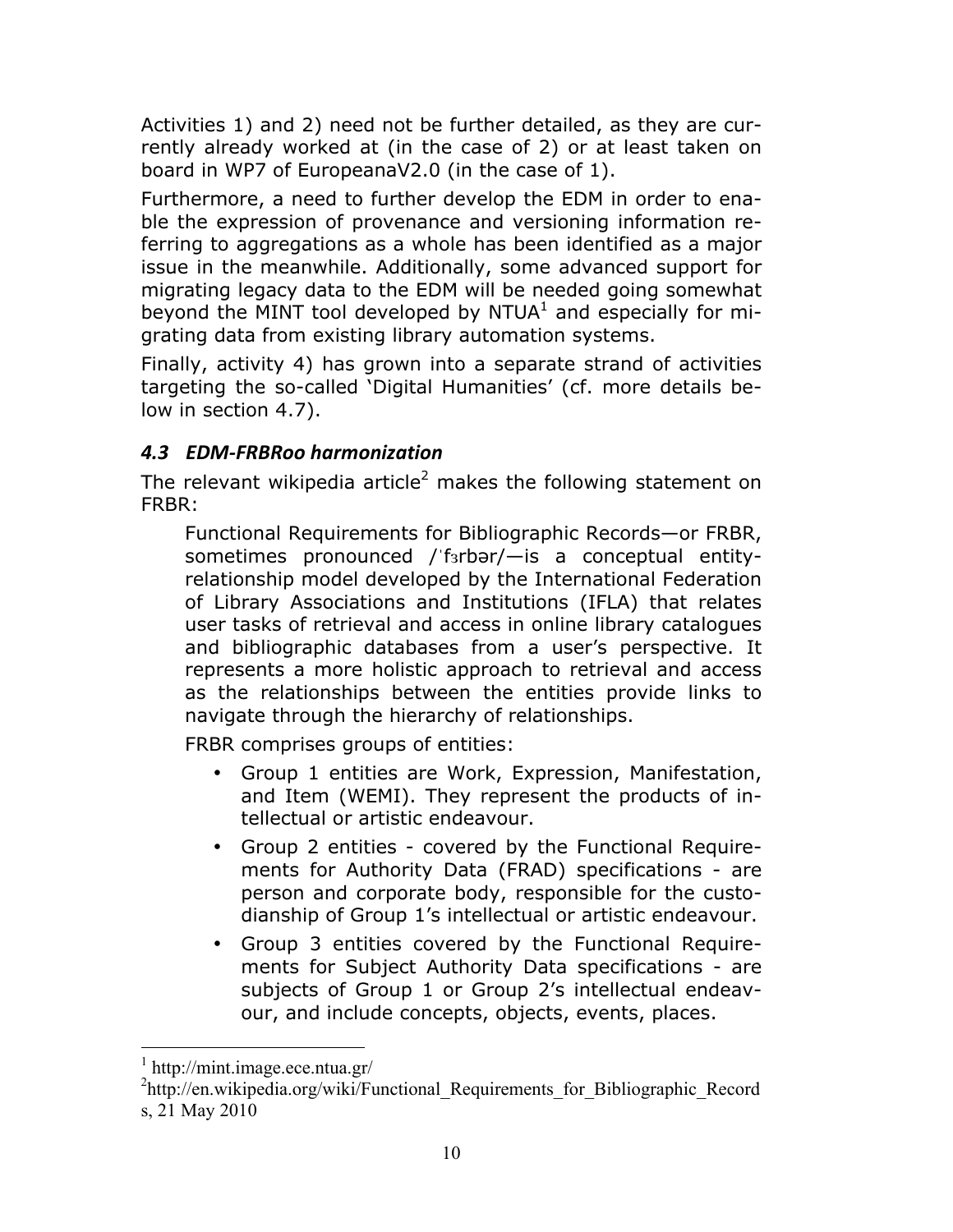Group 1 entities are the foundation of the FRBR model:

Work is a "distinct intellectual or artistic creation." (IFLA 1998)

Expression is "the specific intellectual or artistic form that a work takes each time it is 'realized.'" (IFLA 1998)

Manifestation is "the physical embodiment of an expression of a work. As an entity, manifestation represents all the physical objects that bear the same characteristics, in respect to both intellectual content and physical form." (IFLA 1998)

Item is "a single exemplar of a manifestation. The entity defined as item is a concrete entity." (IFLA 1998)

A related activity is FRBRoo, which is described in wikipedia<sup>3</sup> as follows:

The FRBRoo (FRBR-object oriented) initiative is a joint effort the CIDOC Conceptual Reference Model and Functional Requirements for Bibliographic Records international working groups to establish "a formal ontology intended to capture and represent the underlying semantics of bibliographic information and to facilitate the integration, mediation, and interchange of bibliographic and museum information."

The idea behind this initiative is that both the library and museum communities would benefit from harmonizing the FRBR and CIDOC reference models to better share library and museum information, particularly in light of the Semantic Web and the overall need to improve the interoperability of digital libraries and museum information management systems. This led to the formation of the International Working Group on FRBR/CIDOC CRM Harmonisation in 2003 with the common goals of "expressing the IFLA FRBR reference model with the concepts, tools, mechanisms, and notation conventions provided by the CIDOC CRM…and aligning (possibly even merging) the two object-oriented models with the aim to contribute to the solution of the problem of semantic interoperability between the documentation structures used for library and museum information."

 <sup>3</sup> http://en.wikipedia.org/wiki/FRBRoo, 21 May 2010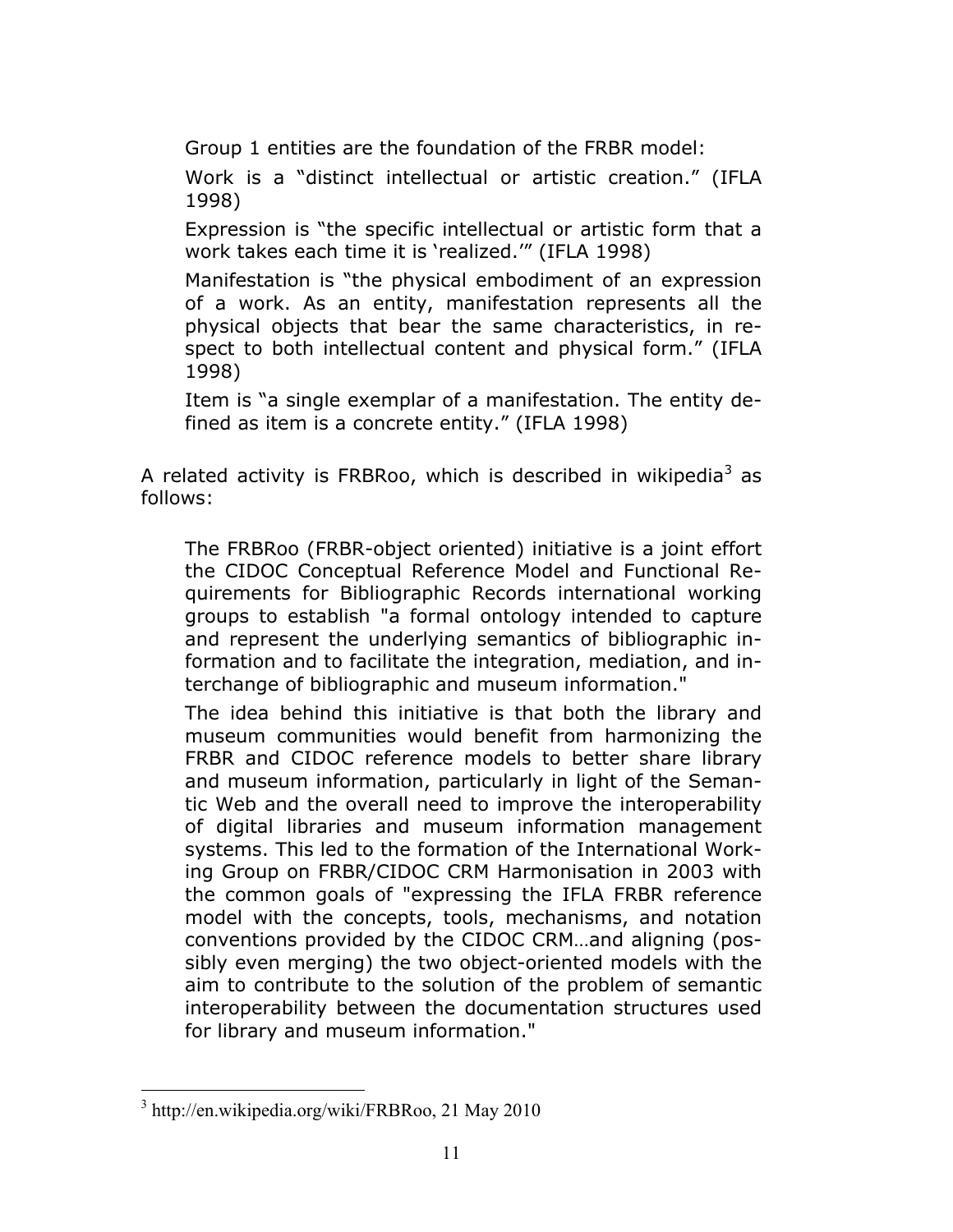The first draft of FRBRoo was completed in 2006. It is a logically rigid model interpreting conceptualizations expressed in FRBRer [FRBR-entity relationship] and of concepts necessary to explain the intended meaning of all FRBRer attributes and relationships. The model is formulated as an extension of the CIDOC CRM. Any conflicts occurring in the harmonization process with the CIDOC CRM have been or will be resolved on the CIDOC CRM side as well. The Harmonization Group intends to continue work modelling the FRAR concepts and elaborating the application of FRBR concepts to performing arts.

A presentation by Vinod Chachra of VTLS at a TELplus FRBR workshop at the National Library of Portugal on 9 October 2008<sup>4</sup>, outlined two ways of using FRBR: one to keep the data as they are and expose FRBRised records on the fly; the second to convert the catalogue to contain separate records for the work, expression, manifestation and item. At the same workshop, Janifer Gatenby of OCLC presented the activities of OCLC on  $FRBR<sup>5</sup>$ , highlighting that OCLC WorldCat has been "FRBRised" with 110 million records representing 85 million works.

An article by Jenn Riley, Caitlin Hunter, Chris Colvard, and Alex Berry of the Indiana University Variations3 project, "Definition of a FRBR-based Metadata Model for the Indiana University Variations3 Project<sup>"6</sup>, an example is given of a FRBR representation of a CD with two concerts.

#### Relevance for Europeana:

The distinction between the work, expression, manifestation and item<sup>7</sup> will be relevant for the resources that are aggregated in Europeana. Functionality may be required to group results under the work level (e.g. all copies of all digital files in any format that contain all performances of a composition), under the expression level (e.g. all digital files in any format of a particular performance of a composition), or under the manifestation level (e.g.

<sup>&</sup>lt;sup>4</sup> http://frbr.bnportugal.pt/ documentos/The\_vision\_of\_software\_vendor.ppt

<sup>&</sup>lt;sup>5</sup> http://frbr.bnportugal.pt/documentos/The\_activities\_of\_OCLC\_on\_FRBR.ppt

 $6$  http://www.dlib.indiana.edu/projects/variations3/docs/v3FRBRreport.pdf

 $<sup>7</sup>$  As well illustrated in Tiina Ison's presentation on the ACERBI project available</sup> at http://www.stks.fi/files/Ison.pdf and which is currently evolving into a formal publication.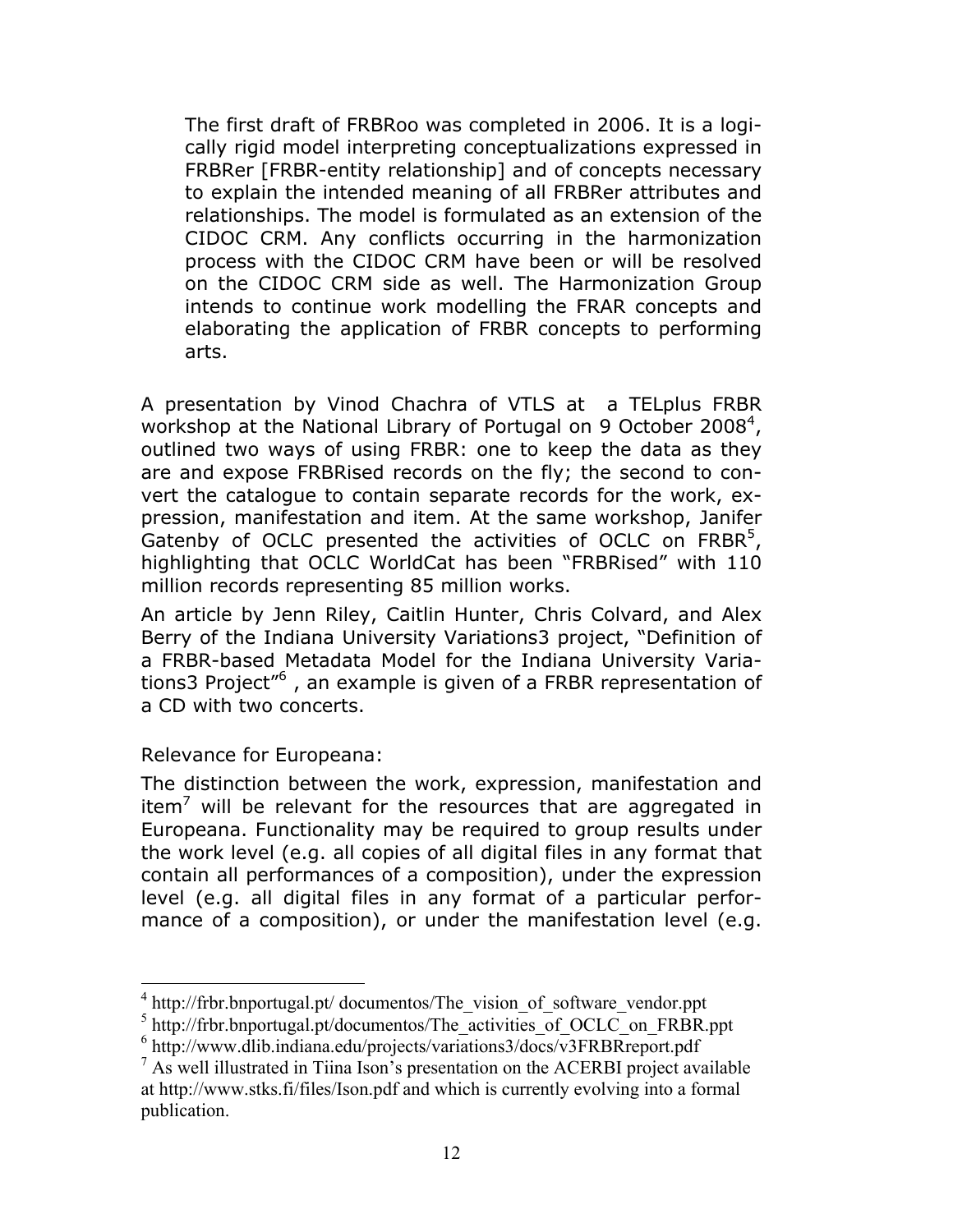all digital files in a particular format of a particular performance of a composition).

The framework of reference however should not so much be the original FRBR specification (which still is too much depending on the notion of a bibliographic record!) but rather the FRBRoo approach, in which each aggregate is treated as an entity in its own right. Note that a mapping of FRBRoo and EDM is offered by CIDOC.

As a consequence, Subtask 7.3.3 (Model refinements for EDM) has been specified as part of Europeana V2.0.

References:

- Vinod Chachra. The Two Worlds of FRBR. 2008. http://frbr.bnportugal.pt/documentos/The vision of softw are\_vendor.ppt
- Talat Chaudhri. Assessing FRBR in Dublin Core Application Profiles. 2009. http://www.ariadne.ac.uk/issue58/chaudhri/
- Martin Doerr, Patrick Le Boeuf. FRBRoo introduction. 2009. http://cidoc.ics.forth.gr/frbr\_inro.html
- Chryssoula Bekiari, Martin Doerr, Patrick Le Boeuf (eds.). FRBR object-oriented definition and mapping to FRBRER (version 1.0). 2009. http://cidoc.ics.forth.gr/docs/frbr\_oo/frbr\_docs/FRBRoo\_V1 .0\_2009\_june\_.pdf
- Janifer Gatenby. OCLC and FRBR. 2008. http://frbr.bnportugal.pt/ documentos/The\_activities\_of\_OCLC\_on\_FRBR.ppt
- Corey A. Harper. Linked Library Data and the Semantic Web. 2008. http://www.kb.se/dokument/Bibliotek/utbildning/presentati oner/20080917Harpey-rev.pdf
- Corey A. Harper. Linking Library Data. 2009. http://www.lyrasis.org/ Classes-and-Events/~/media/Files/Lyrasis/Classes%20and%20Events/c harper%20lyrasis%2020091113.ashx
- Jenn Riley. Moving from a locally-developed data model to a standard conceptual model. 2008. http://www.dlib.indiana.edu/~jenlrile/presentations/isko20 08/isko2008.ppt
- Jenn Riley, Caitlin Hunter, Chris Colvard, and Alex Berry. Definition of a FRBR-based Metadata Model for the Indiana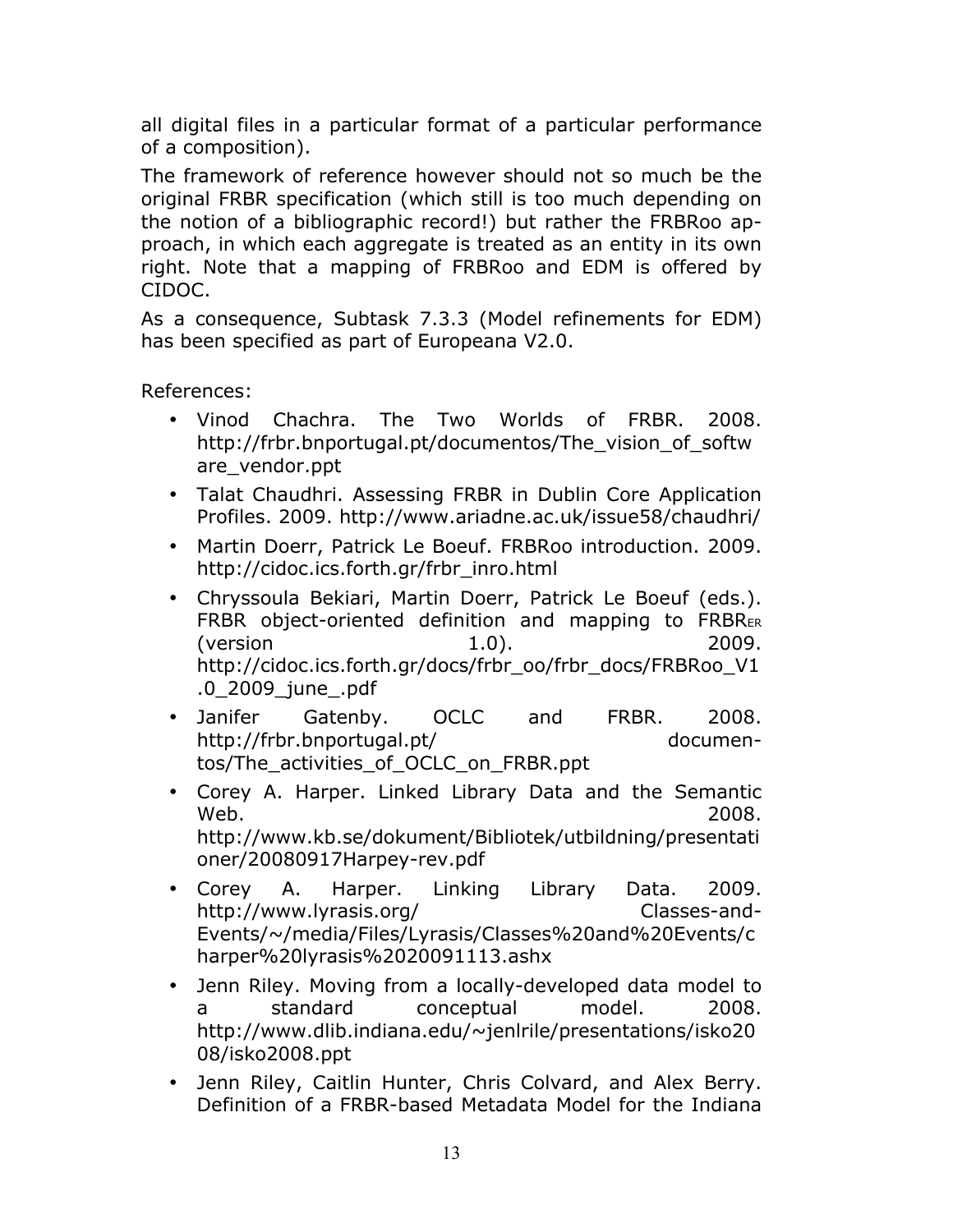University Variations 7 Project. 2007. http://www.dlib.indiana.edu/projects/variations3/docs/ v3FRBRreport.pdf

- Yin Zhang, Athena Salaba. Major Issues Facing FRBR Research and Practice Identified in a Delphi Study. Undated. http://frbr.slis.kent.edu/publications/delphi\_issues.pdf
- Maja Žumer. Some outcomes of the CRM/FRBR harmonization: the definition of manifestation and a review of attributes. 2005. http://www.oclc.org/research/activities/past/orprojects/frbr/frbr-

workshop/presentations/zumer/Manifestation\_and\_attributes.ppt

• Tiina Ison. Contextualizing the Extraction of Meaning from an Old Book into Distributed Digitization Production Processes. Presentation at the Suomen Ranskan instituutti March 18, 2011. http://www.stks.fi/files/Ison.pdf

#### *4.4 Versioning\*and\*Provenance\*of\*Europeana\*Aggregations*

A number of statements on the representations of objects in Europeana cannot reasonably be made referring to individual RDF triples but rather need to address aggregations of triples as a whole. This concerns essentially two types of statements absolutely vital for the take-up of Europeana as a scholarly working environment dealing with intellectual property in a responsible and efficient way:

#### **Versioning**

Unless the state of Europeana aggregations can be tracked back in time Europeana might not be adopted as a serious source for scholarly work in at least parts of the the Digital Humanities (cf. infra). This is not limited to the state of individual aggregations but also needs to take into account the linking context of such aggregations: it must be possible to tell, for instance, which aggregation was linked to which others at a given moment in time. The same applies to user supplied content (annotations and the like) pertaining to aggregations as a whole. Statements of this type cannot reasonably be made pertaining to each individual constituent triple but need to refer to an aggregation as a whole.

#### **Provenance**

Statements on provenance will be required by many content providers – and be it only to enable the identification of their contribution to Europeana. This doesn't relate so much to the content holding institutions – which are just the custodians, but not the producers of the content – but rather to the original creators of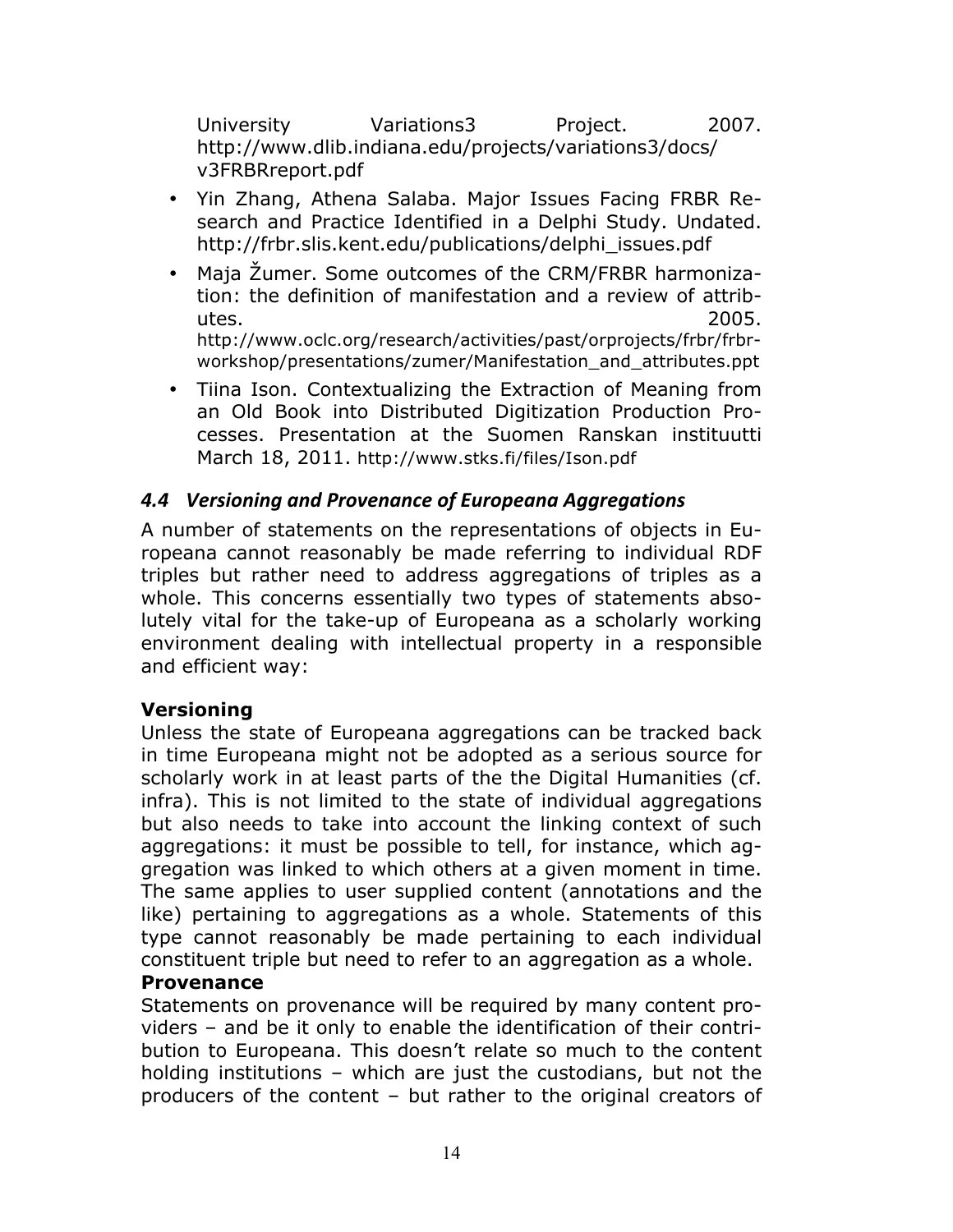the original content item. We should clearly distinguish those from the creators of the digital representation ingested in Europeana. But here again, such statements make little sense applied to individual triples: the guiding principle of Linked Open Data is to reuse statements wherever possible instead of creating new ones. Intellectual property in Europeana therefore cannot be conceived on triple level but rather on aggregation level.

Fortunately, the use of the resource map and proxy features of the ORE specifications might provide an important building block of a solution to this issue. The EDM specifications thus need to be extended with information on how we could use ORE resource maps to enable versioning and provenance statements on aggregations as a whole should this be the appropriate way to go. Otherwise, another appropriate solution would have to be found.

RDF "named graphs" (or "quadruples") may also provide with an appropriate solution, when they become fully standardized.

However, it probably will not be possible to solve this issue on a purely technical basis: some thinking and agreements relating to the division of tasks among Europeana, the aggregators, the digitising custodians and the content producers in an overall workflow perspective will ultimately be required (cf. section 5 of this document)!

#### Relevance for Europeana

The issue is of high strategic importance for Europeana: provenance information clearly has strategic importance as for instance in rights clearing settings related to the data provider's agreement and versioning is key for the acceptance of our services by scientific communities and. Not dealing with both appropriately might seriously affect the overall acceptance of our endeavor both in technical and in business planning terms.

References:

- Herbert Van de Sompel, Carl Lagoze, Jeroen Bekaert, Xiaoming Liu, Sandy Payette, Simeon Warner: An Interoperable Fabric for Scholarly Value Chains. D-Lib Magazine Volume 12 Number 10, October 2006
- ORE Specifications and User Guides. http://www.openarchives.org/ore/1.0/toc.html
- Herbert van de Sompel, Michael Nelson, Rob Sanderson: HTTP framework for time-based access to resource states – Memento. April 2011. http://www.mementoweb.org/guide/rfc/ID/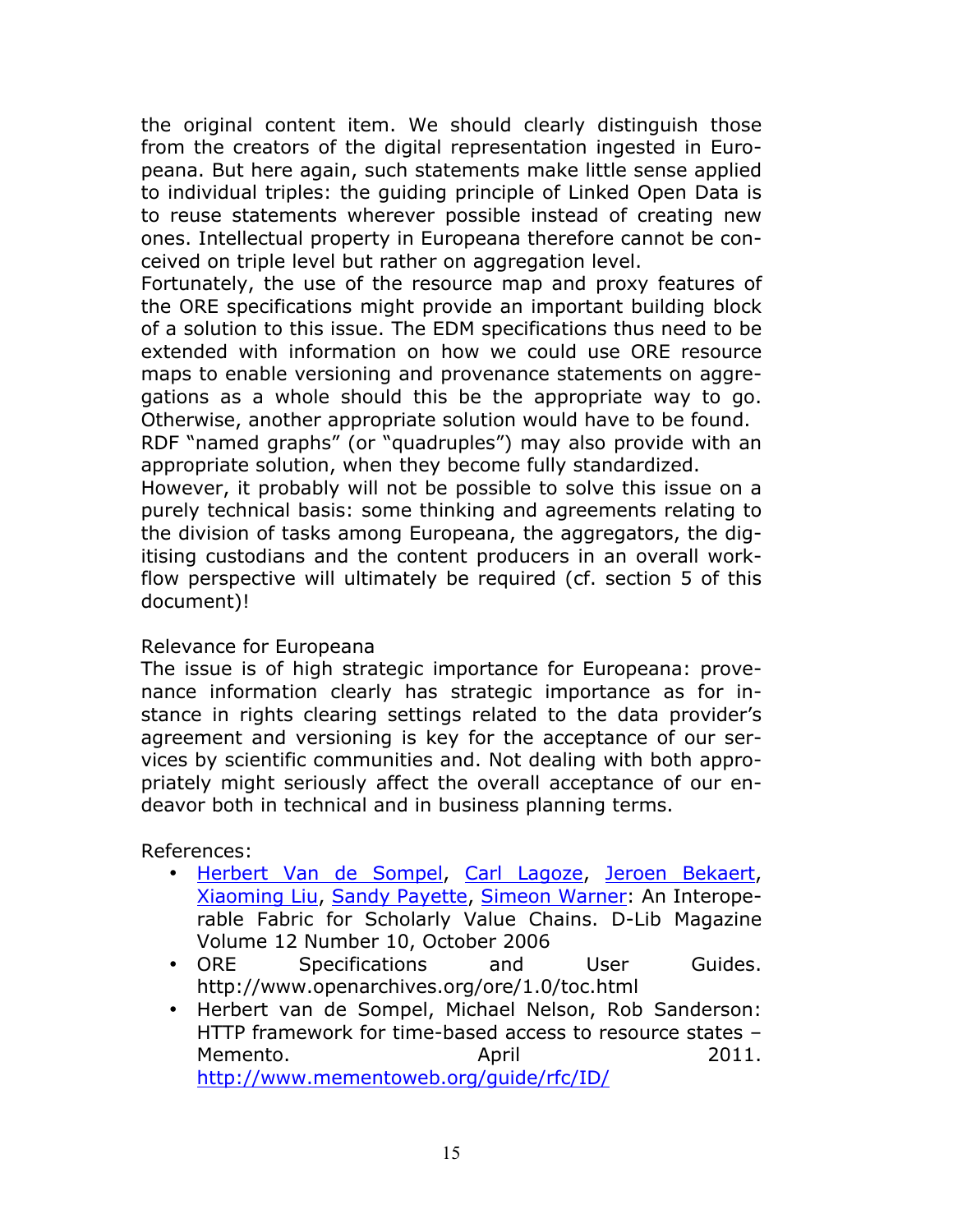• Memento Guide: Introduction. http://www.mementoweb.org/guide/quick-intro/

## *4.5 Linked\*Open\*Data\*Integration\*and\*Linking\*to\*DBPedia*

DBpedia as the most prominent Linked Open Data resource give the following description<sup>8</sup> regarding their own activities:

DBpedia is a project aiming to extract structured information from the information created as part of the Wikipedia project. This structured information is then made available on the World Wide Web. DBpedia allows users to query relationships and properties associated with Wikipedia resources, including links to other related datasets.

[...]

The dataset is interlinked on RDF level with various other Open Data datasets on the Web. This enables applications to enrich DBpedia data with data from these datasets. As of April 2010, there are more than 4.9 million interlinks between DBpedia and external datasets including: Freebase, OpenCyc, UMBEL, GeoNames, Musicbrainz, CIA World Fact Book, DBLP, Project Gutenberg, DBtune Jamendo, Eurostat, Uniprot, Bio2RDF, and US Census data. The Thomson Reuters initiative OpenCalais, the Linked Open Data project of the New York Times, and the Zemanta API also include links to DBpedia. The BBC uses DBpedia to help organize its content. Faviki uses DBpedia for semantic tagging. Amazon provides DBpedia Public Data Set that can be integrated into Amazon Web Services applications.

And further figures extracted from the same web presence read as follows:

The DBpedia project extracts various kinds of structured information from Wikipedia editions in 92 languages and combines this information into a huge, cross-domain knowledge base.

DBpedia uses the Resource Description Framework (RDF) as a flexible data model for representing extracted information and for publishing it on the Web. We use the SPARQL query language to query this data. Please refer to the Developers Guide to Semantic Web Toolkits to find a development

 <sup>8</sup> http://en.wikipedia.org/wiki/DBpedia, 22 May 2010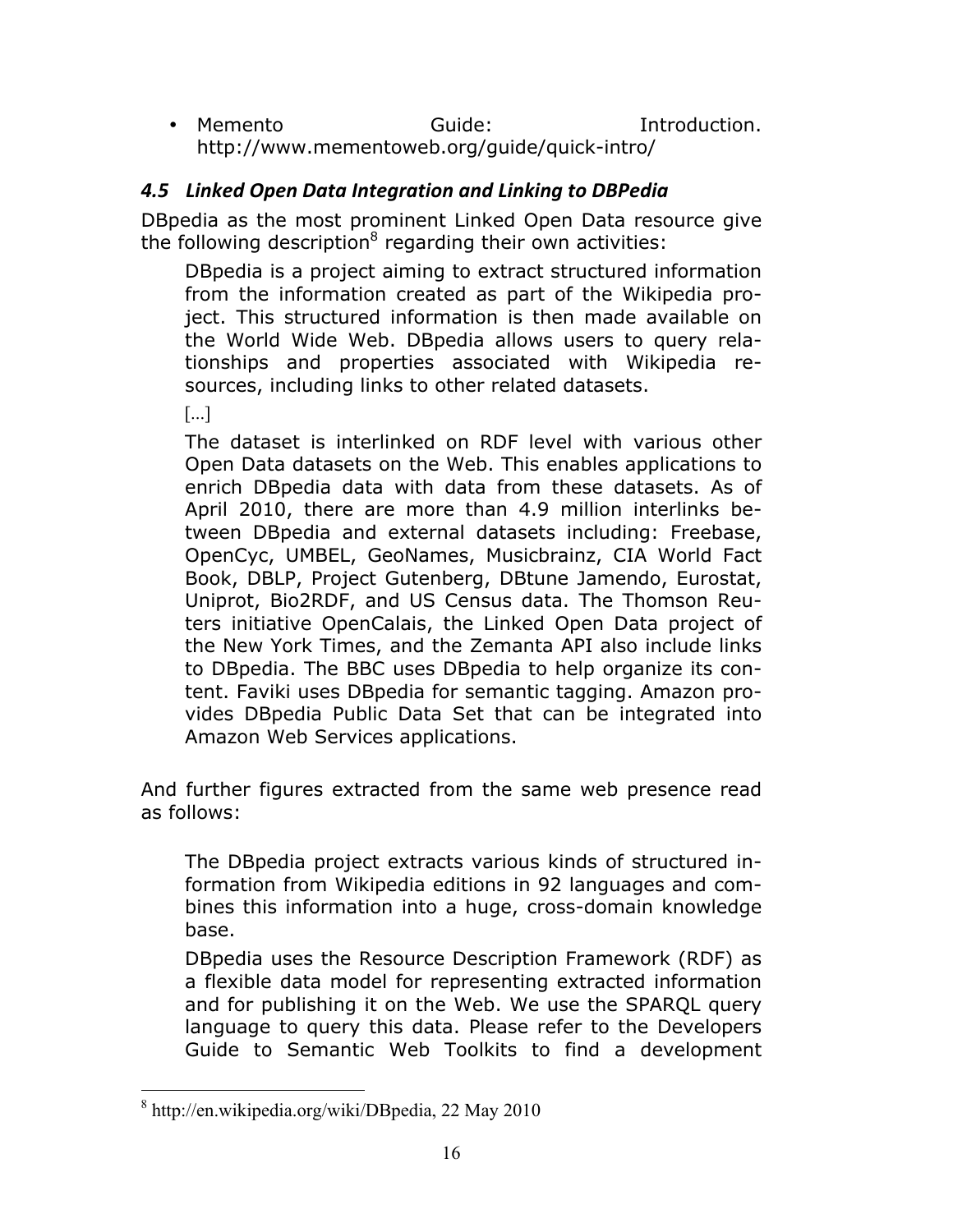toolkit in your preferred programming language to process DBpedia data.

The DBpedia knowledge base currently describes more than 3.4 million things, out of which 1.5 million are classified in a consistent Ontology, including 312,000 persons, 413,000 places (including 310,000 populated places), 94,000 music albums, 49,000 films, 15,000 video games, 140,000 organizations (including 31,000 companies and 31,000 educational institutions), 146,000 species and 4,600 diseases. The DBpedia data set features labels and abstracts for these 3.2 million things in up to 92 different languages; 841,000 links to images and 5,081,000 links to external web pages; 9,393,000 external links into other RDF datasets, 565,000 Wikipedia categories, and 75,000 YAGO categories. The DBpedia knowledge base altogether consists of over 1 billion pieces of information (RDF triples) out of which 257 million were extracted from the English edition of Wikipedia and 766 million were extracted from other language editions.

DBPedia usually has two URIs associated with an entity, for example http://dbpedia.org/resource/Paris for the "non-information resource" (the real-world entity, the city of Paris) and the description about that entity http://dbpedia.org/page/Paris.

## **Practical usage:**

Tools like OpenCalais or Luxid (from Temis) use DBPedia (and additional sources like GeoNames, the Internet Movie Database IMDB and VIAF) to derive URIs to be used in metadata, thereby making it possible to unambiguously refer to entities and provide additional information about those. It may be useful to also make use of WordNet (in spite of the lack of a coherent notion of term identity) as 'glue' between vocabularies.

It would be important, in this respect, to include the Getty thesauri (AAT and others) as linked open data in this list, as they have been key resources for our work up to now. Martin Doerr / CIDOC will establish communication with Getty in this respect.

## **Relevance for Europeana:**

To support the objective to build semantic networks around the cultural heritage resources accessible through Europeana's portal and API, there is a strong requirement to use unambiguous references to these resources. Using DBPedia URIs is one practical option to realise this. Another option is to make Europeana by itself a provider of reference URIs for cultural heritage objects.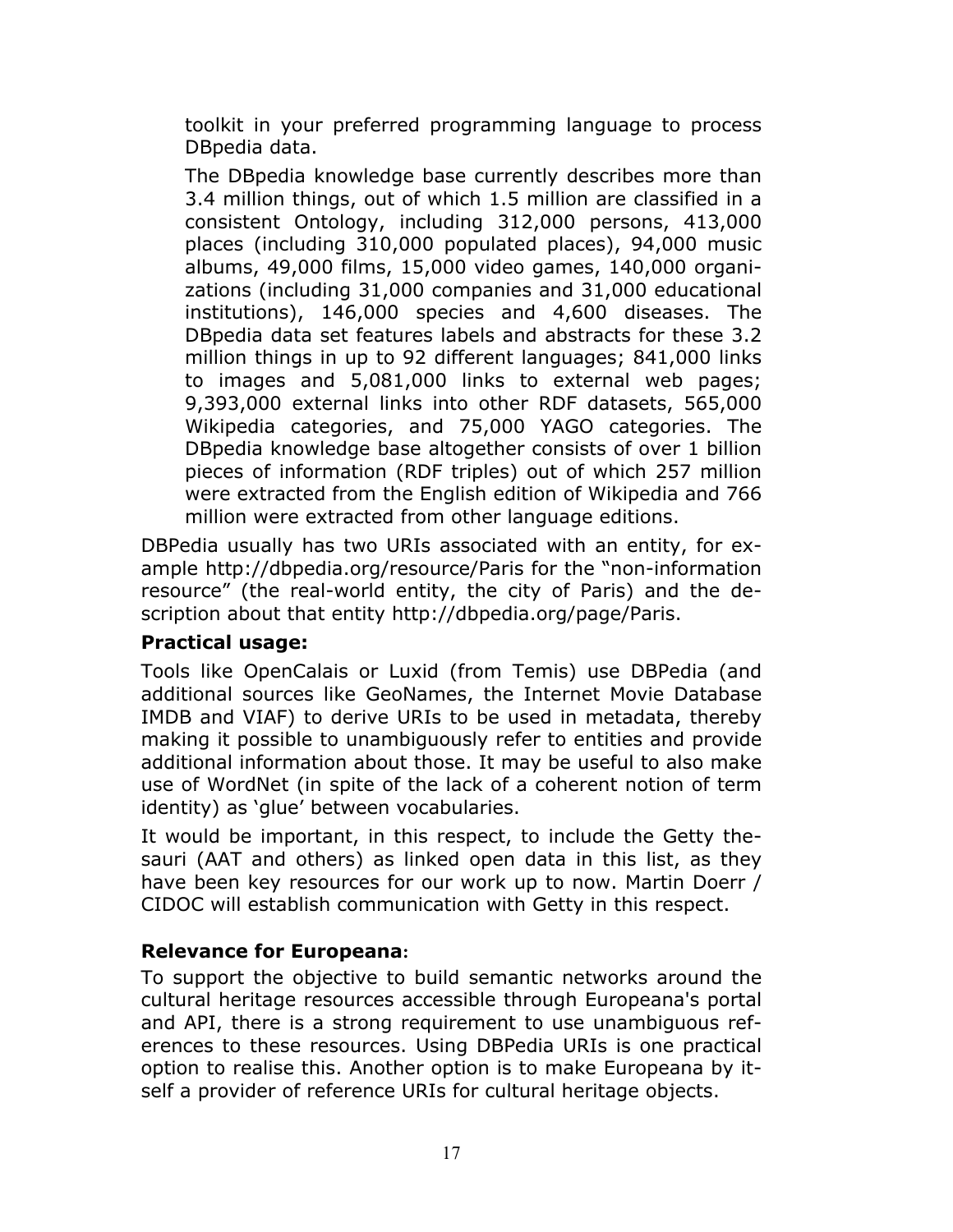It needs to be noted though that there are two issues related to referencing resources:

- 1. Persistent identification: for any service that aims to have a long-term existence, like Europeana, it is important to base itself on persistent identifiers, i.e. identifiers that will be both unambiguous (the identifier will identify only one thing) and stable (the identifier will always refer to the same thing). Neither DBPedia nor its main source Wikipedia have explicit persistence policies. Furthermore, we should distinguish two usage scenarios in this respect:
	- a. Europeana "consumes" resources, for which it encourages its providers to use PIs (especially the digitized material, and the object pages on provider's site). A tool like DSNotify could be useful to palliate issues in the sources Europeana depends on.
	- b. Europeana provides resources, which should be as persistent as possible for others to "consume" them.
- 2. Co-referencing: DBPedia is just one of a number of services that provide URIs for real-world entities. For example, for people, there is VIAF. As an example, Johann Wolfgang von Goethe can be referred to with the URL http://www.viaf.org/viaf/24602065/,

http://dbpedia.org/resource/Johann\_Wolfgang\_von\_Goethe , while in addition, organisations and people may coin their own URI (e.g. http://purl.org/dc/aboutdcmi#DCMI). In general, in the Semantic Web one entity can have many identifiers, and practical approaches to equate the various URIs for the same thing need to be found.

Besides, similarity, full content search and content summarising techniques need to be considered in this context.

Needless to say in this context that all this will only be possible if Europeana does operate on the original provided digital cultural heritage object at least once, at ingest time, in order to extract from it what the Europeana Outline Functional Specification document (D2.5) had called abstractions and which is referred to above (under 2.2) as "full text".

Furthermore, we may need to establish a clear policy (in terms of a recommendation) as to what are the preferred linking targets per category of linking options. In the case of person names, for instance, we would need to decide whether the linking target with the highest preference by default would be VIAF or FOAF.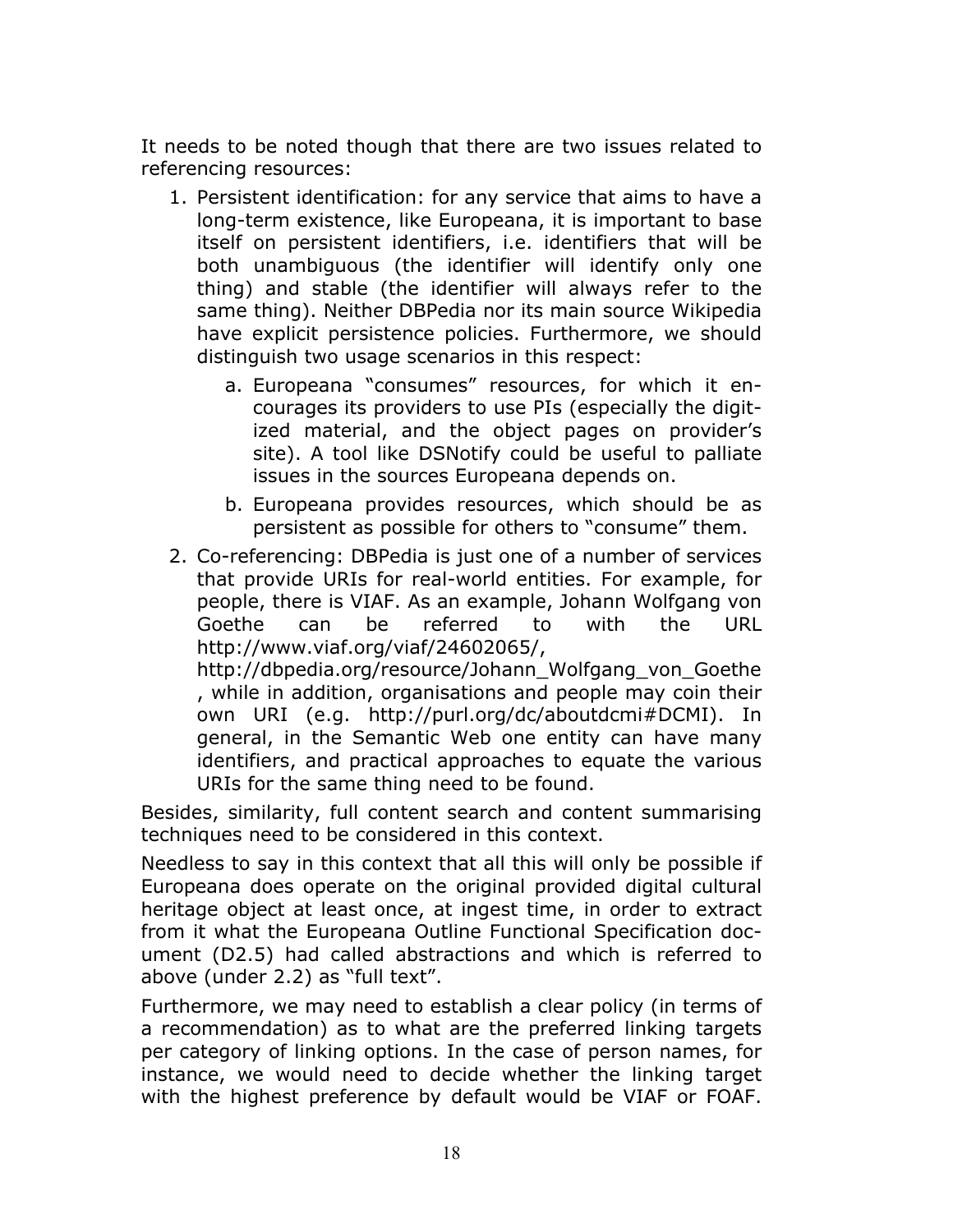Such a 'semantic policy' cannot be 100% prescriptive and will probably be restricted to a set of rules expressed as rather general statements – but still it could be valuable for creating some basic homogeneity within the Europeana linking practice.

Finally, it will be crucial to make sure that Europeana itself will integrate in the linked open data paradigm and thus be available as a contextualisation resource for others without restrictions. Not meeting this objective would seriously affect our credibility in the Linked Open Data community.

As a consequence, two subtasks (7.3.1: Tools for semantic extraction and 7.3.2: Social Semantic Web) have been specified as part of Europeana V2.0 WP7), work on a Linked Open Data Pilot is far advanced and linking with DBPedia and other Linked Data resources well under way as can be seen at http://europeana.eu/portal/search.html?start=109&query=enrich ment\_agent\_term%3A\* .

## **References:**

- About DBPedia. http://dbpedia.org/About
- Christian Bizer, Jens Lehmann, Georgi Kobilarov, Søren Auer, Christian Becker, Richard Cyganiak, Sebastian Hellmann. DBpedia - A Crystallization Point for the Web of Data. 2009. http://www.wiwiss.fuber-

lin.de/en/institute/pwo/bizer/research/publications/Bizeretal-DBpedia-CrystallizationPoint-JWS-Preprint.pdf

- Georgi Kobilarov, Tom Scott, Yves Raimond, Silver Oliver, Chris Sizemore, Michael Smethurst, Christian Bizer, and Robert Lee. Media Meets Semantic Web – How the BBC Uses DBpedia and Linked Data to Make Connections. 2009. http://www.georgikobilarov.com/publications/2009/eswc20 09-bbc-dbpedia.pdf
- Tom Heath, Christian Bizer. Linked Data: Evolving the Web into a Global Data Space. 2011.

## **4.6 Use of DDC as contextualisation resource**

DDC is described in wikipedia as follows<sup>9</sup>:

The Dewey Decimal Classification (DDC, also called the Dewey Decimal System) is a proprietary system of library classification developed by Melvil Dewey in 1876; it has been

 <sup>9</sup> http://en.wikipedia.org/wiki/Dewey\_Decimal\_Classification, 22 May 2010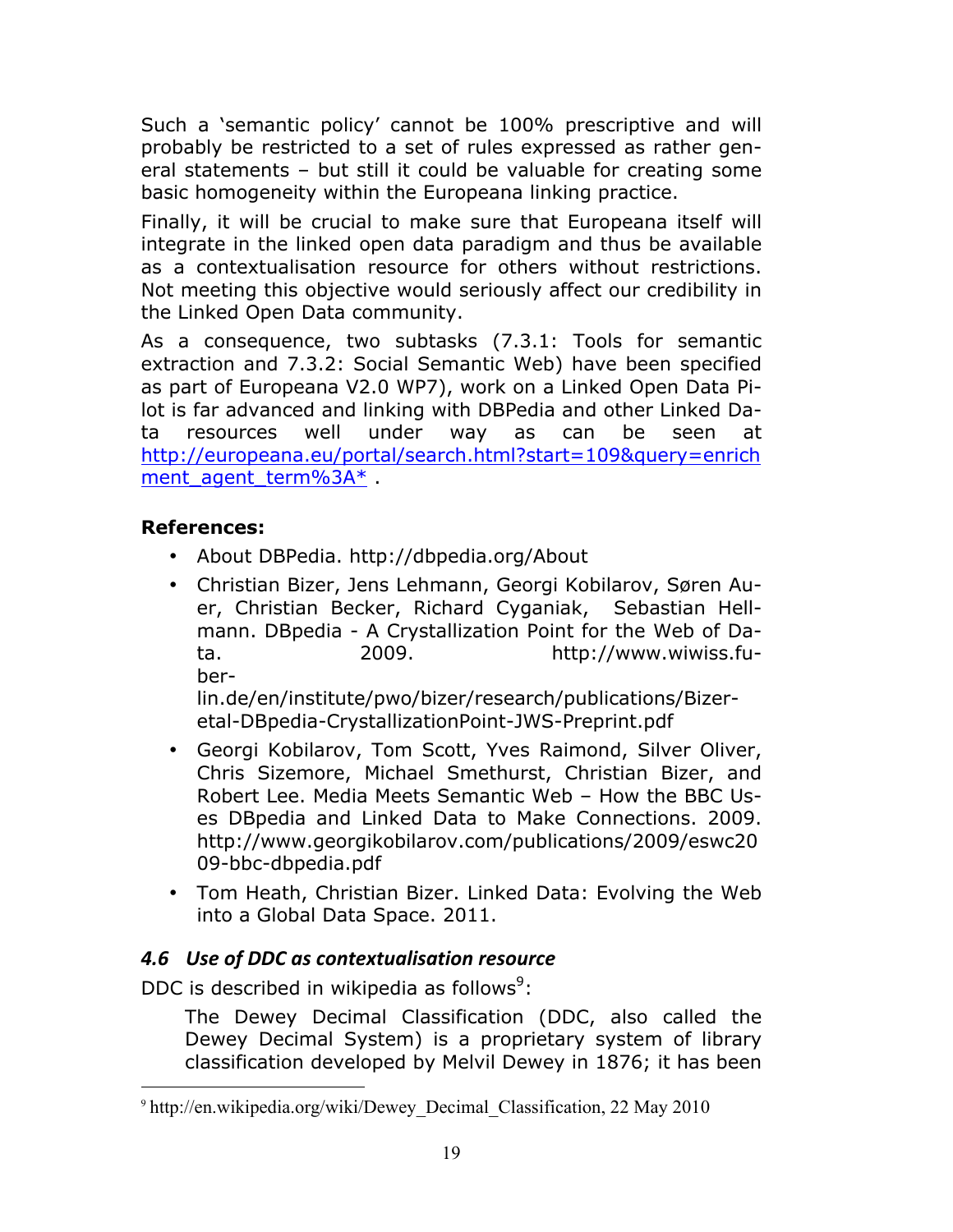greatly modified and expanded through 22 major revisions, the most recent in 2003. This system organizes books on library shelves in a specific and repeatable order that makes it easy to find any book and return it to its proper place. The system is used in 200,000 libraries in at least 135 countries.

The DDC attempts to organize all knowledge into ten main classes. The ten main classes are each further subdivided into ten divisions, and each division into ten sections, giving ten main classes, 100 divisions and 1000 sections. DDC's advantage in using decimals for its categories allows it to be both purely numerical and infinitely hierarchical. It also uses some aspects of a faceted classification scheme, combining elements from different parts of the structure to construct a number representing the subject content (often combining two subject elements with linking numbers and geographical and temporal elements) and form of an item rather than drawing upon a list containing each class and its meaning.

The DDC is owned by OCLC and usage is subject to an annual subscription that is currently focused on use by library staff. It is not yet clear what OCLC's policies are with respect to offer Dewey as a tool for Linked Data. Summaries of the first three levels (the ten main classes, the hundreds divisions and the thousands sections) can be found at http://www.oclc.org/dewey/resources/summaries/. and at dewey.info for the linked data version of these classes.

## **Relevance for Europeana:**

For Europeana, the use of a common classification scheme for cultural heritage resources would be a useful contribution to faceted searching on subject. However, this can only be done if the use of such a classification in an online environment with millions of items is not prohibited or prohibitively expensive.

Open issues include the following:

- It remains to be investigated to what extent DDC is actually used (and relevant) outside the library community.
- Furthermore, the DDC LCSH mapping done by OCLC is relevant, and there are more mappings for direct reuse (such as from the CrissCross project).
- It remains to be determined whether the top 1000 classes currently available as linked open data are actually sufficient?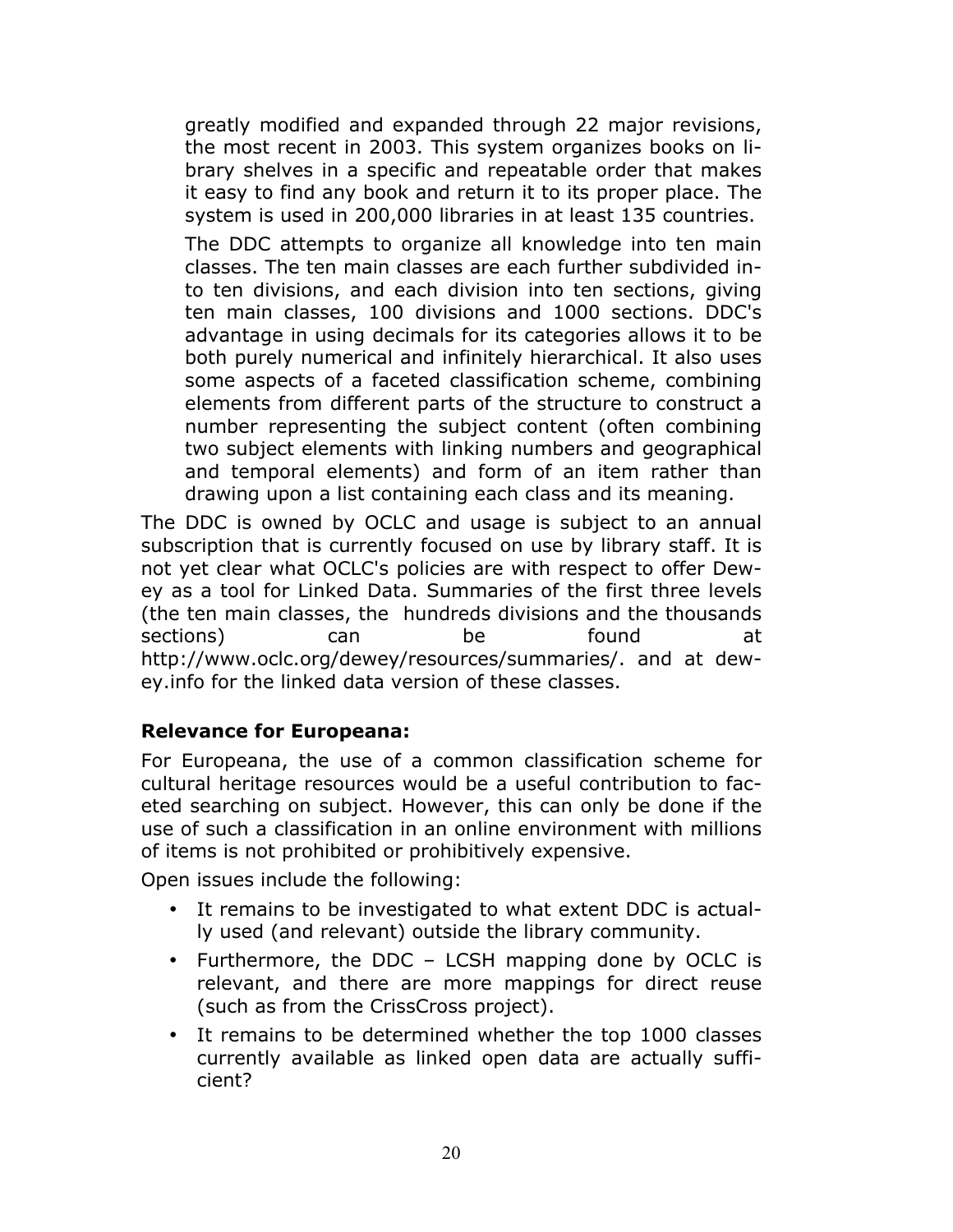- We should investigate the option of harmonizing upper level domain thesauri linking these to (potentially) DDC and other resources and eventually blend the upper levels of DDC, AAT & CRM.
- We need to find out how to use LoD resources in GUI terms (cf. work done by Douglas Tudhope).

## **4.7 Enable Support for Scholarly Inferencing**

We should evolve Europeana into a scholarly source environment enabling knowledge generation and capable of producing digital heuristics. In this respect, support for reasoning and inferencing is a key issue, but it remains to be determined what kind of inferencing is required: can we build on RDFS? Or do we need more and thus have to consider using OWL (and if so: which version, which profile)? The results of the meeting in Paris (April 2011) referred to below seem to indicate that a lightweight approach may be sufficient.

The wikipedia entry on OWL reads as follows:  $10$ 

The Web Ontology Language (OWL) is a family of knowledge representation languages for authoring ontologies endorsed by the World Wide Web Consortium. They are characterised by formal semantics and RDF/XML-based serializations for the Semantic Web. OWL has attracted both academic, medical and commercial interest.

In October 2007, a new W3C working group was started to extend OWL with several new features as proposed in the OWL 1.1 member submission. This new version, called OWL 2, soon found its way into semantic editors such as Protégé and semantic reasoners such as Pellet, RacerPro and FaCT++. W3C published the new version on 27 October 2009.

## **Relevance for Europeana:**

As Europeana aims to be able to implement a certain level of reasoning over the data it manages, certain OWL properties (for value and cardinality constraints, class axioms and properties concerning individuals such as owl:sameAs) should be relevant to enable this reasoning.

 $10$  http://en.wikipedia.org/wiki/Web Ontology Language, 22 May 2010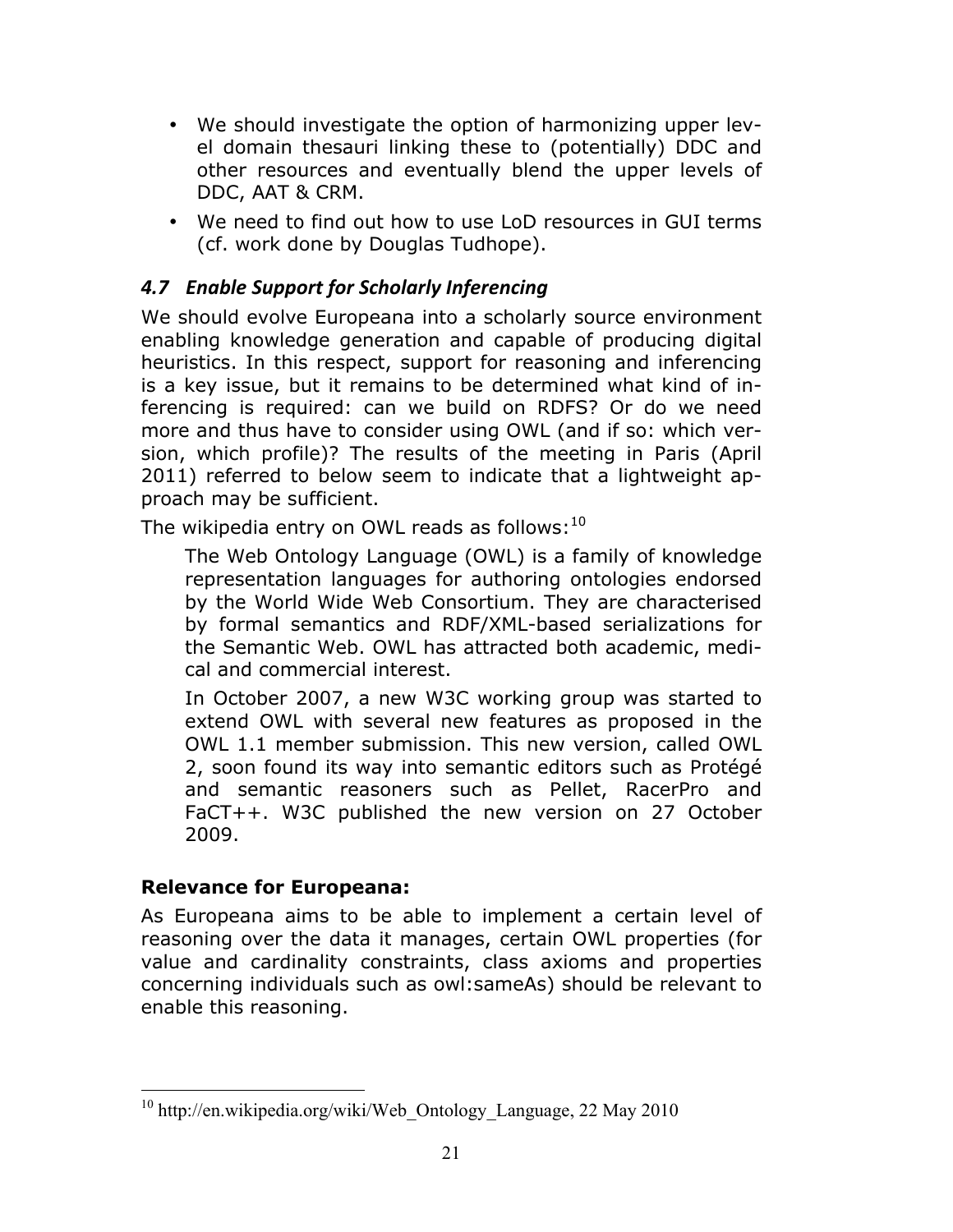In dealing with this issue it is essential for Europeana to cooperate with DARIAH and the rest of the Digital Humanities community.

The core issue is dealing with uncertainty (probability and the like).

Needs of the Digital Humanities Community have been given a closer look during a one day meeting in Paris (TGE Adonis) on April 4 2011, and the clearly dominant view was that Europeana was to provide stable resources, identified by a URI, as well as a clearly defined API – but that specialised reasoning would not have to be supported by Europeana, as this would rather take place in the Digital Humanist's specialised platforms. Smooth interaction between Europeana and these platforms thus is the core issue in this perspective and basic RDF/RDFS support may be sufficient! However, the actual consequences of this scenario need to be experimented in a prototype environment combining EDM data and the original provided digital heritage objects to establish strategic impact to the Europeana architecture and workflow design.

#### **References**:

- W3C OWL Working Group (eds.). OWL 2 Web Ontology Language Document Overview. 2009. http://www.w3.org/TR/owl2-overview/
- Bernardo Cuenca Grau, Ian Horrocks, Boris Motik, Bijan Parsia, Peter Patel-Schneider, Ulrike Sattler. OWL2: The Next Step forOWL. 2008. http://www.comlab.ox.ac.uk/ian.horrocks/Publications/dow nload/2008/CHMP+08.pdf
- Stefan Decker. Who the hell needs description logics anyway? 2008. http://carbon.videolectures.net/2008/active/iswc08\_karlsru he/panel schneider owl/iswc08 panel schneider owl 01.p df
- Pascal Hitzler, Markus Krötzsch, Sebastian Rudolph. Knowledge Representation for the Semantic Web Part I: OWL 2. http://semantic-webbook.org/w/images/b/b0/KI09-OWL-Rules-1.pdf
- Boris Motik, Bernardo Cuenca Grau, Ian Horrocks, Zhe Wu, Achille Fokoue, Carsten Lutz. OWL 2 Web Ontology Language Profiles. 2009. http://www.w3.org/TR/owl2-profiles/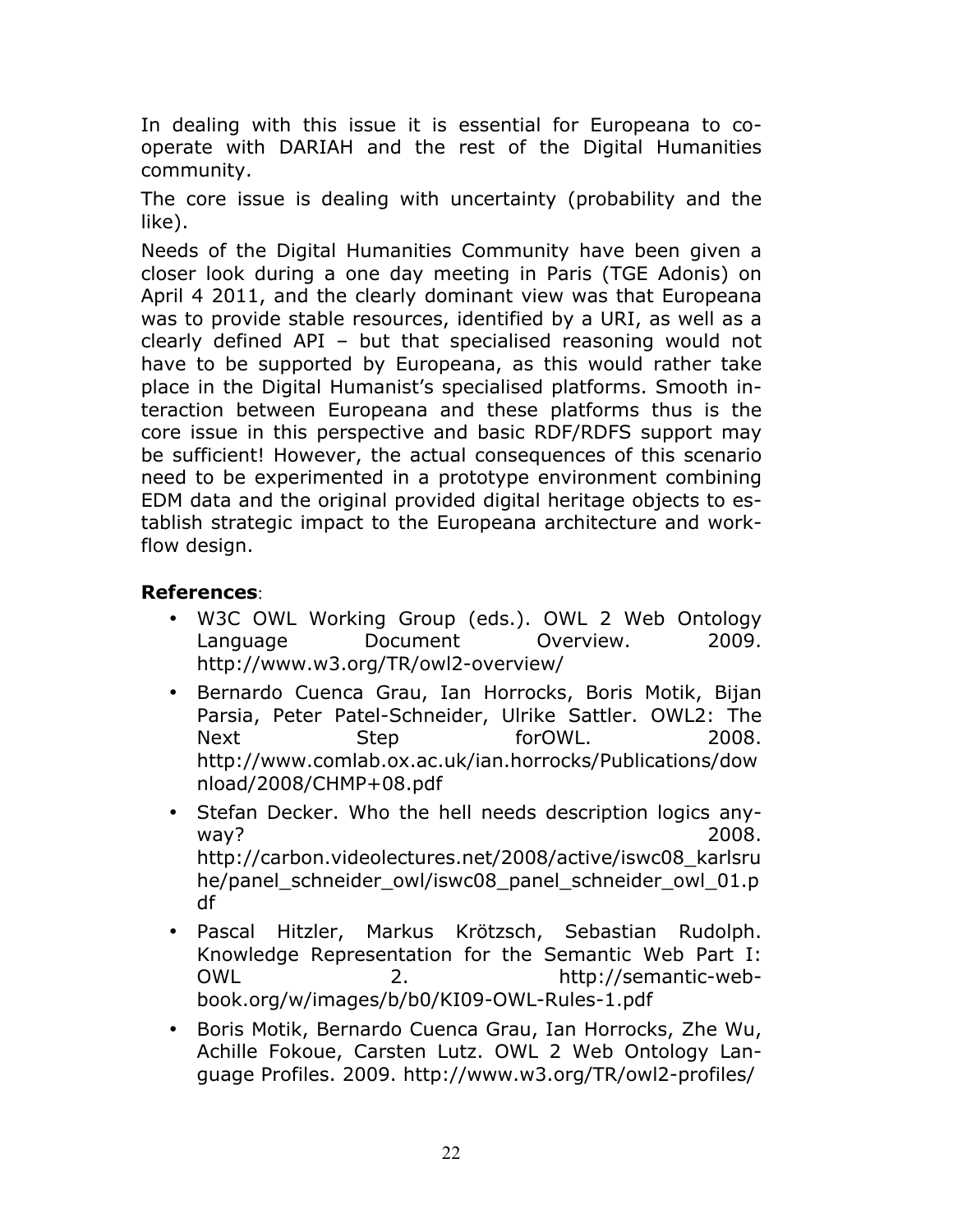• Nick Drummond, Matthew Horridge. A Practical Introduction to Ontologies & OWL. 2005. http://www.coode.org/resources/tutorials/intro/slides/ProtegeOWLPart2 v05.ppt

## *4.8 Authentication\*and\*authorization*

The JISC Identity Management Toolkit gives the following description of identity management and related technology<sup>11</sup>:

Identity management, in a general sense, includes all the processes and systems that allow the creation, retrieval, update, verification and destruction of identities and information relating to identities including any rights / authority granted to the identities. It is important to note that identities have been, and continue to be, managed using paperbased systems operated by people. In addition, many IT based identity management systems are used to create artifacts (e.g. identity cards) which may be subject to visual checks and/or machine-based verification.

Identity management in computing involves the mapping of real world identities to electronic identities and ensures appropriate use of IT systems.

JISC in the UK decided to implement Shibboleth as the architecture that enables organisations to build single sign-on environments that allow users to access Web-based resources using a single login.

Shibboleth in turn is described by its designers as follows<sup>12</sup>:

The Shibboleth® System is a standards based, open source software package for web single sign-on across or within organizational boundaries. It allows sites to make informed authorization decisions for individual access of protected online resources in a privacy-preserving manner.

The Shibboleth software implements widely used federated identity standards, principally OASIS' Security Assertion Markup Language (SAML), to provide a federated single sign-on and attribute exchange framework. Shibboleth also provides extended privacy functionality allowing the browser user and their home site to control the attributes released to

<sup>&</sup>lt;sup>11</sup> https://gabriel.lse.ac.uk/twiki/bin/view/Projects/IdMToolkit/Toolkit, 22 May 2010

<sup>12</sup> https://gabriel.lse.ac.uk/twiki/bin/view/Projects/IdMToolkit/Toolkit, 22 May 2010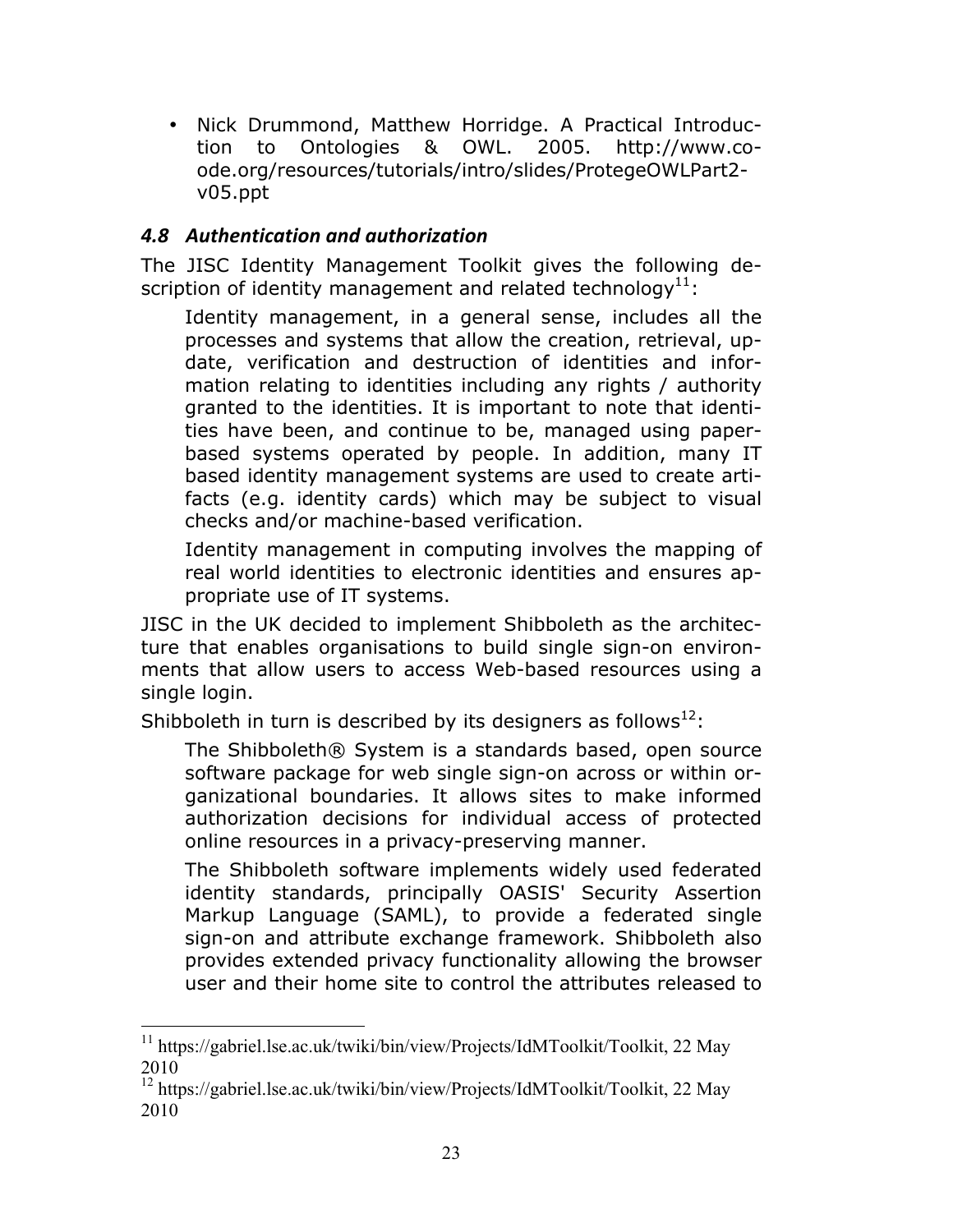each application. Using Shibboleth-enabled access simplifies management of identity and permissions for organizations supporting users and applications. Shibboleth is developed in an open and participatory environment, is freely available, and is released under the Apache Software License.

What is Shibboleth and how does it work?

A user authenticates with his or her organizational credentials. The organization (or other identity provider such as Google, Yahoo, Facebook or OpenID) passes the minimal identity information necessary to the service manager to enable an authorization decision.

There are two primary parts to the Shibboleth system:

- 1. Identity Provider the software run by an organization with users wishing to access a restricted service;
- 2. Service Provider the software run by the provider managing the restricted service.

Shibboleth leverages the organization's identity and access management system, so that the individual's relationship with the institution determines access rights to services that are hosted both on- and off-campus. For a series of technical explanations of how Shibboleth works, from easy to expert, refer to the SWITCH Federation site.

## **Relevance for Europeana:**

In a distributed system with potentially millions of users, the handling of authentication and authorisation is a crucial aspect to make sure that access to resources is properly managed.

Work in this area should be conducted in co-operation with TERENA and JISC.

## **References:**

- JISC. The Identity Management Toolkit Project. 2010. https://gabriel.lse.ac.uk/twiki/bin/view/Projects/IdMToolkit /WebHome
- Architecture for a Shibboleth-Protected iRODS System. http://www.jisc.ac.uk/whatwedo/programmes/einfrastructu re/aspis.aspx
- Shibboleth Access to Resources on the National Grid Service.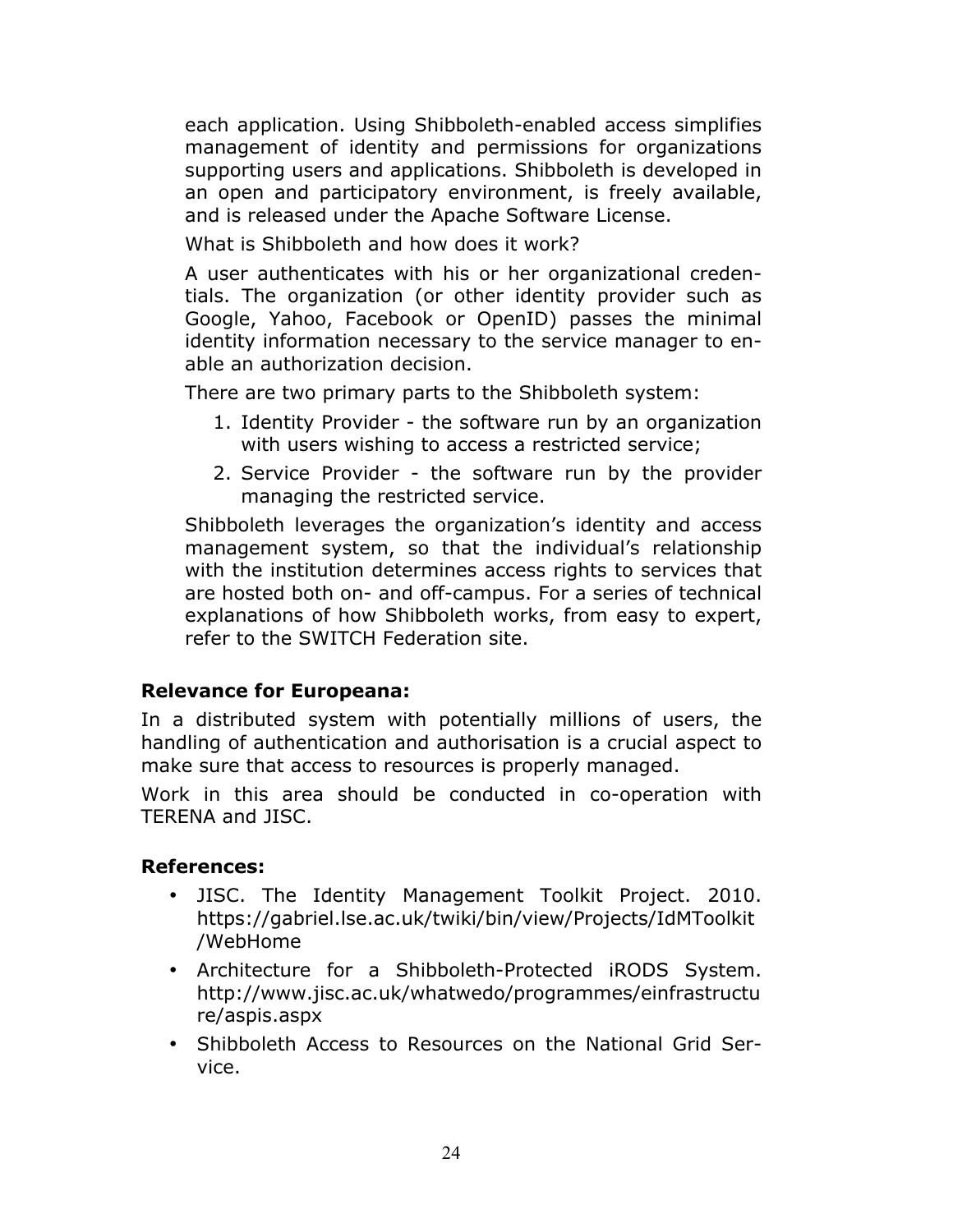http://www.jisc.ac.uk/whatwedo/programmes/einfrastructu re/sarongs.aspx

• Grouper to Support Federated Identity for Virtual Organisations.

http://www.jisc.ac.uk/whatwedo/programmes/einfrastructu re/gfivo.aspx

- Cardiff University Collaboration with KC-ROLO Organisational Objects. http://www.jisc.ac.uk/whatwedo/programmes/einfrastructu re/cuckoo.aspx
- Shibboleth Technical Reading List. https://gabriel.lse.ac.uk/twiki/bin/view/Projects/InitialRead ingList
- UK Access Management Federation for Education and Research. http://www.ukfederation.org.uk/
- Trans-European Research and Education Networking Association, http://www.terena.org/

## **5 Future Evolution and Revisions of Europeana Architecture**

The items above are considered to have primary importance for the future developments of Europeana and more precisely affect the releases directly succeeding Danube.

This includes a mapping, matching data values & data ingestion working environment (workflow design and implementation). Some of this (GUI) is defined in ASSETS, some of it is part of the MINT tool. We should be careful to include tools, organization and communication aspects in a holistic approach.

Furthermore – and this may evolve into a strategic discussion – embedding Europeana increasingly in a Linked Open Data architecture may lead us to reconsider our data architecture in more fundamental terms: more specifically, this concerns the issue of centralised vs. distributed storage and processing of data and information once we've completed the move to RDF based operations!

In fact, we may also wish to reconsider the way Europeana, aggregators and data providers interact in technical terms: for the time being all of these actors operate within separate, autonomous workflow environments of their own and organise data streams between their storage environments: an overall expensive way of working which is highly redundant and far from effi